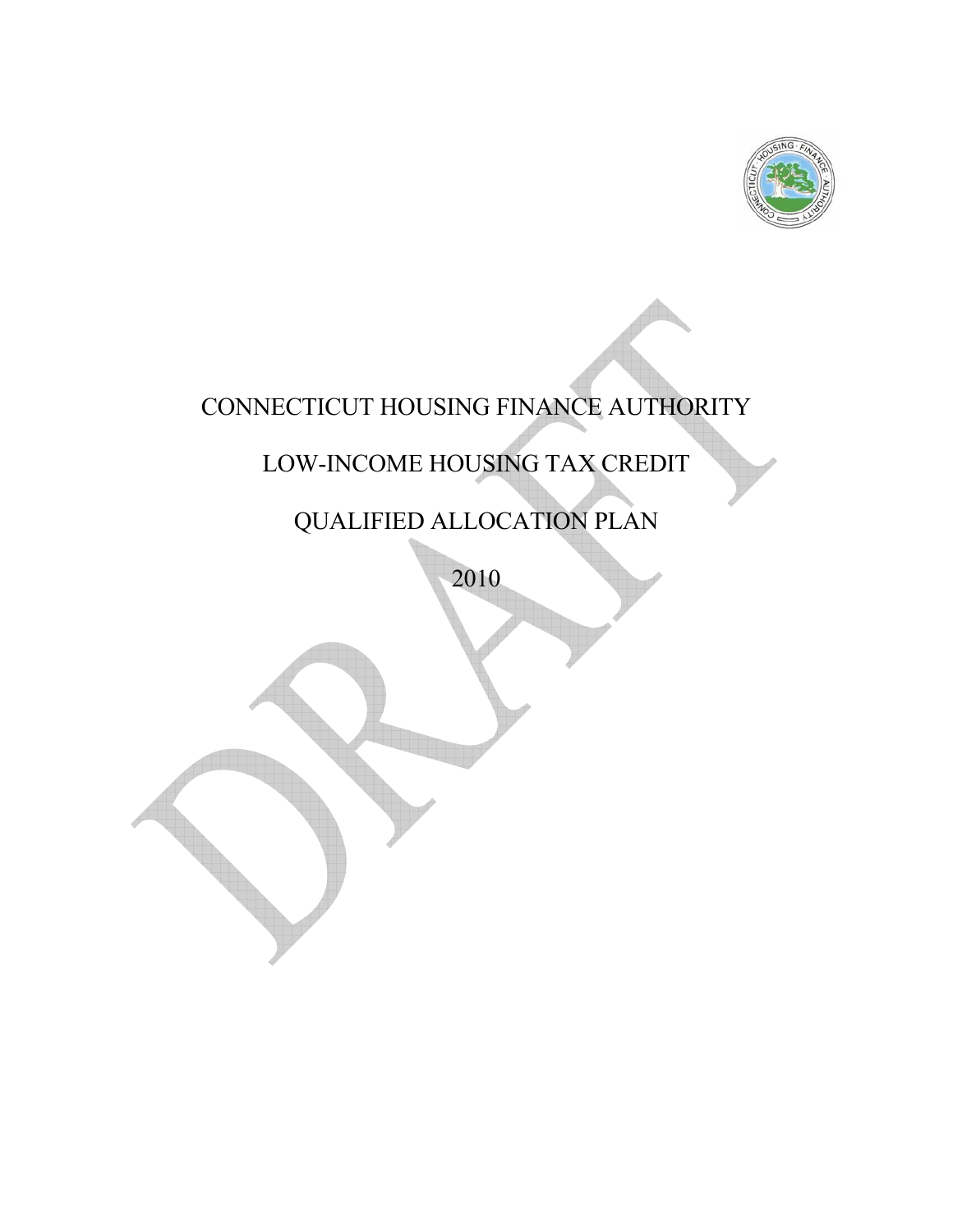# **CONNECTICUT HOUSING FINANCE AUTIHORITY Low Income housing Tax Credit Qualified Allocation Plan 2010 TABLE OF CONTENTS**

 $\blacktriangle$ 

|                    | 1. BASIC REQUIREMENTS, STATE HOUSING NEEDS AND PROGRAM       |  |
|--------------------|--------------------------------------------------------------|--|
|                    |                                                              |  |
| $\boldsymbol{I}$ . |                                                              |  |
| II.                |                                                              |  |
| III.               |                                                              |  |
|                    |                                                              |  |
|                    |                                                              |  |
| L                  |                                                              |  |
| II.                |                                                              |  |
| III.               |                                                              |  |
| IV.                |                                                              |  |
| V.                 | RATING AND RANKING WITHIN CLASSES (303 POINTS)16             |  |
| <i>VI.</i>         | <b>RANKING ON REQUIRED FEDERAL PRIORITIES (20 POINTS) 29</b> |  |
|                    |                                                              |  |
|                    |                                                              |  |
|                    |                                                              |  |
| $\bm{I}$ .         |                                                              |  |
| II.                |                                                              |  |
| Ш.                 |                                                              |  |
| IV.                |                                                              |  |
|                    |                                                              |  |
|                    |                                                              |  |
|                    |                                                              |  |
| $\boldsymbol{I}$ . |                                                              |  |
| $I\!I.$            |                                                              |  |
| Ш.                 |                                                              |  |
| IV.                |                                                              |  |
| V.                 |                                                              |  |
| VI.                |                                                              |  |
| VII.               |                                                              |  |
| VIII.              | ANNUAL CERTIFICATION REQUIREMENTS FOR 100% LIHTC             |  |
|                    |                                                              |  |
| IX.                | EXTENDED LOW INCOME HOUSING COMMITMENT                       |  |
|                    | COMPLIANCE MONITORING POLICY (POST YEAR 15)39                |  |
| X.                 |                                                              |  |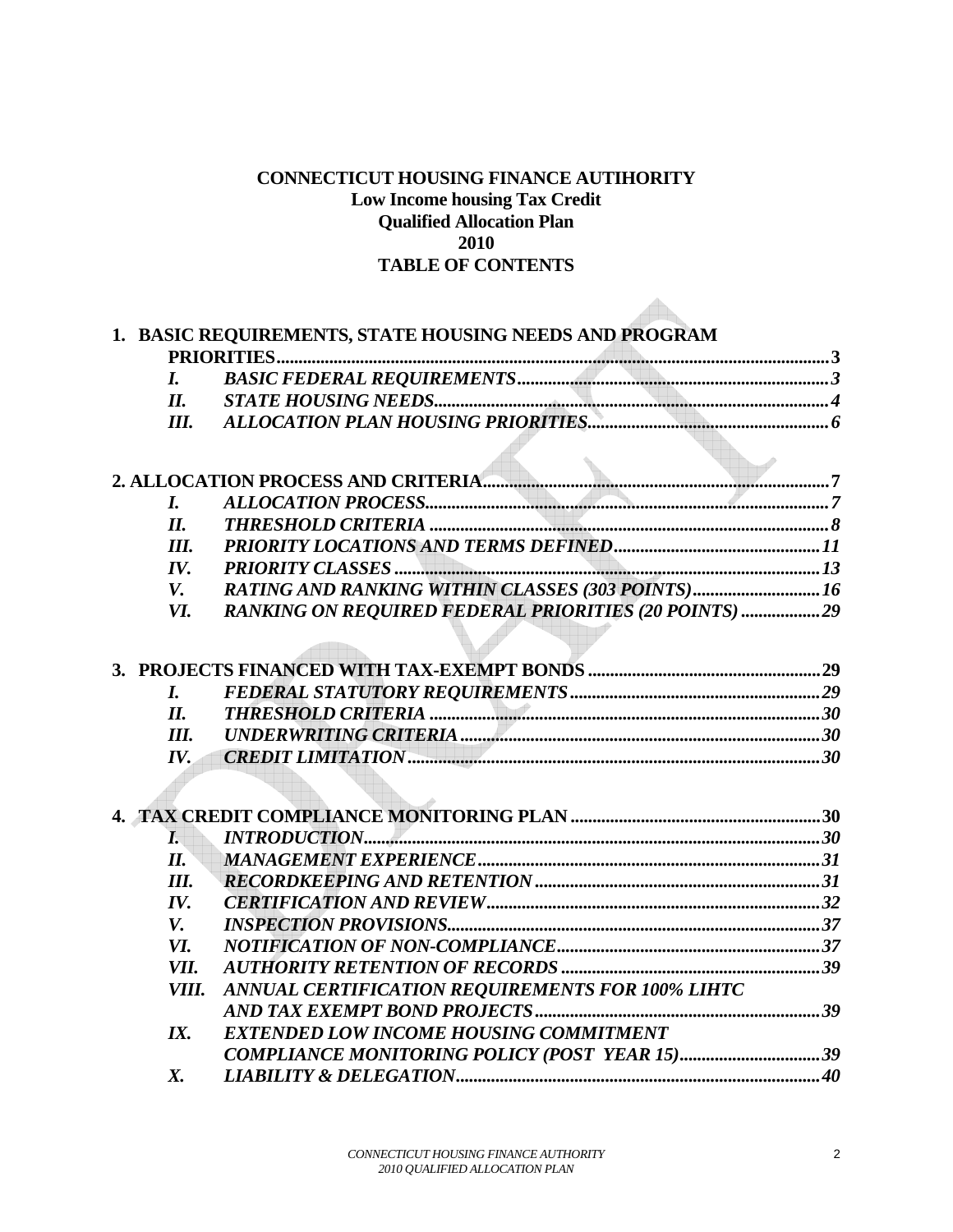## **Exhibit A-1 Connecticut Housing Finance Authority Qualified Allocation Plan**

### <span id="page-2-0"></span>1. **BASIC REQUIREMENTS, STATE HOUSING NEEDS AND PROGRAM PRIORITIES**

#### I. Basic Federal Requirements

The Federal Low-Income Housing Tax Credit ("LIHTC") Program requires the agency in each state responsible for allocating the Federal Low-Income Housing Tax Credits (the "Credits") to adopt a plan for the allocation of such Credits within its jurisdiction. This is the Qualified Allocation Plan (the "Plan") for the State of Connecticut (the "State").

According to Section 42(m) of the Internal Revenue Code of 1986, as amended (the "Code"), the Plan must:

- $\triangleright$  set forth selection criteria to be used to determine housing priorities of the Connecticut Housing Finance Authority (the "Authority"), as the housing credit agency for the State, which are appropriate to local conditions;
- $\triangleright$  give preference to projects:
	- serving the lowest income tenants; and
	- $\cdot$  obligated to serve qualified tenants for the longest period of time;
	- $\cdot$  which are located in qualified census tracts and contribute to a concerted community revitalization plan, and
- $\triangleright$  provide a procedure that the Authority (or its agent) will follow in monitoring for noncompliance with the provisions of Section 42 of the Code and in notifying the Internal Revenue Service (the "IRS") of project non-compliance that comes to the attention of the Authority.

Additionally, the Plan selection process must apply criteria addressing the following:

- $\triangleright$  project location,
- $\triangleright$  housing needs characteristics,
- $\triangleright$  project characteristics,
- $\triangleright$  energy efficiency,
- $\triangleright$  historic nature,
- $\triangleright$  sponsor characteristics,
- $\triangleright$  tenant populations with special housing needs, public housing waiting lists,
- $\triangleright$  tenant populations of individuals with children, and
- $\triangleright$  projects intended for eventual tenant ownership.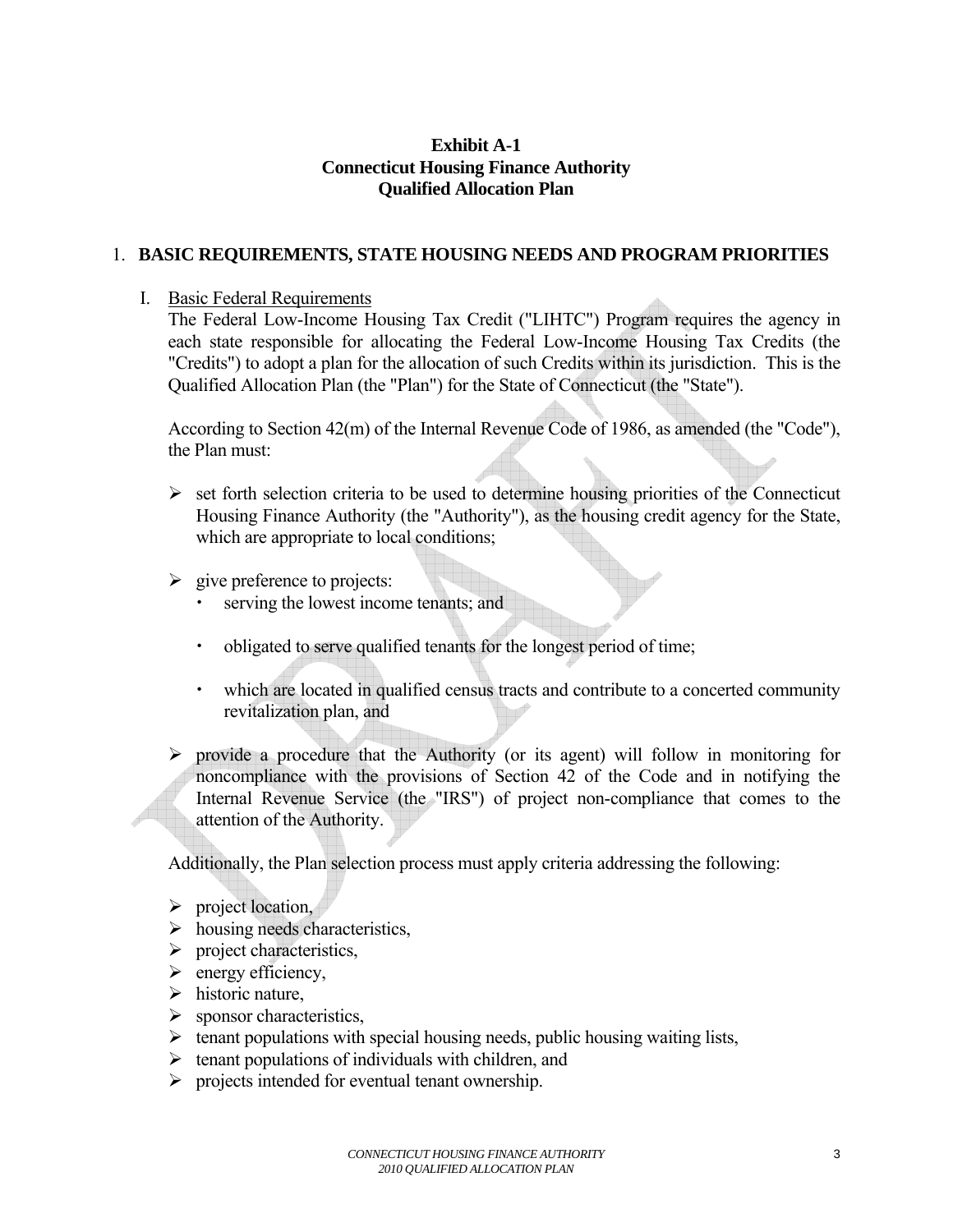# <span id="page-3-0"></span>II. State Housing Needs

The Plan for allocating LIHTCs in the State is developed to be relevant to State housing needs and consistent with State housing priorities.

# A. In General

The needs and priorities which are the focus of this Plan are defined in the 2005-2009 State of Connecticut Consolidated Plan for Housing and Community Development ("CONPLAN") and the 2009-2010 Annual Action Plan, as required by the National Affordable Housing Act of 1990 (the "Act"). The Act requires that the CONPLAN govern the allocation of Federal funds by the State. The CONPLAN also is required to be consistent with the State of Connecticut 2005-2010 Conservation and Development Policies Plan ("the C&D Policies Plan"). The C&D Policies Plan includes policies for the development of affordable rental housing.

The Plan will not undertake a separate needs assessment or establishment of goals and objectives but incorporates by reference the needs assessment of the CONPLAN (as amended) and adapts its specific priorities for rental housing for use in this Plan. Additionally, this plan similarly adapts relevant housing policies of the C&D Policies Plan.

For a detailed discussion of housing needs in the State as established by the CONPLAN (as amended), refer to the CONPLAN, Section V "Needs Assessment."

B. Housing Production Policies, Goals and Objectives

Rental Housing development policies of the C&D Policies Plan adapted for use in this Plan include funding priority for activities which:

- **Example 1** Promote housing mobility choice across income levels utilizing current infrastructure in the preservation of existing residential neighborhoods and housing stock.
- Promote housing located in an area with existing or currently planned public utilities or other infrastructure.

Encourage remediation and/or re-use of existing "Brownfields" for appropriate development.

- x Encourage pedestrian and bicycle-friendly features, including safe and attractive lighting, sidewalks and crosswalks, bikeways, urban tree plantings, outdoor dining and entertainment, and traffic calming measures, where appropriate.
- ightharport integration of location, density and design with existing or planned public transportation systems.
- x Supports adaptive reuse of historic structures for use as residential housing.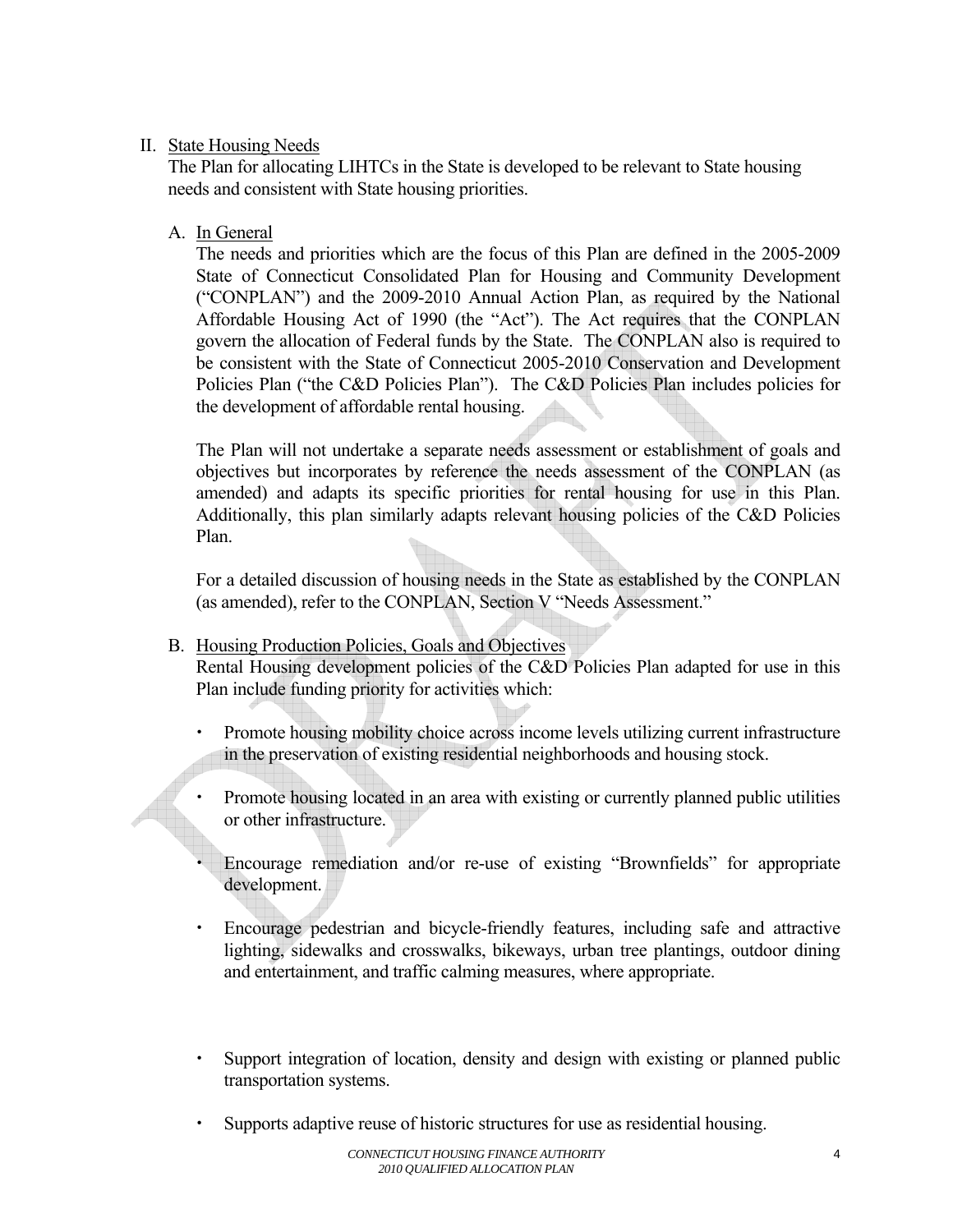- x Restore historic structure important to community character and/or incorporate design in keeping with historic community characteristics.
- x Support developments that do not require the introduction of public sewer infrastructure, except in areas where increased density is appropriate and should be encouraged.
- x Encourage the re-use of former mills and other underutilized facilities for housing, commercial, office, or mixed uses, while protecting and addressing any existing environmental concerns.
- x Protect lands that are targeted for protection, preservation and/or acquisition of specific, regionally important, at-risk open space, farmland and forest lands, and will provide public recreational and opportunities on the protected lands, where appropriate.
- Support the balance of housing, retail, commercial, civic, cultural or other uses to complement its surroundings.
- Promote support for mixed income developments in areas that currently under serve low and moderate income households.
- x Encourage fuller use of already developed places with existing infrastructure, particularly deteriorated areas where site abandonment or neglect are responsible for lack of investment, job loss and neighborhood flight.
- Promote community green space and/or opportunities for recreation.
- Promote and encourage the revitalization and the use of town center main streets in rural community centers; regional centers in older suburban towns.

Rental housing development goals and objectives of the CONPLAN (as amended) adapted for use in this plan include the following: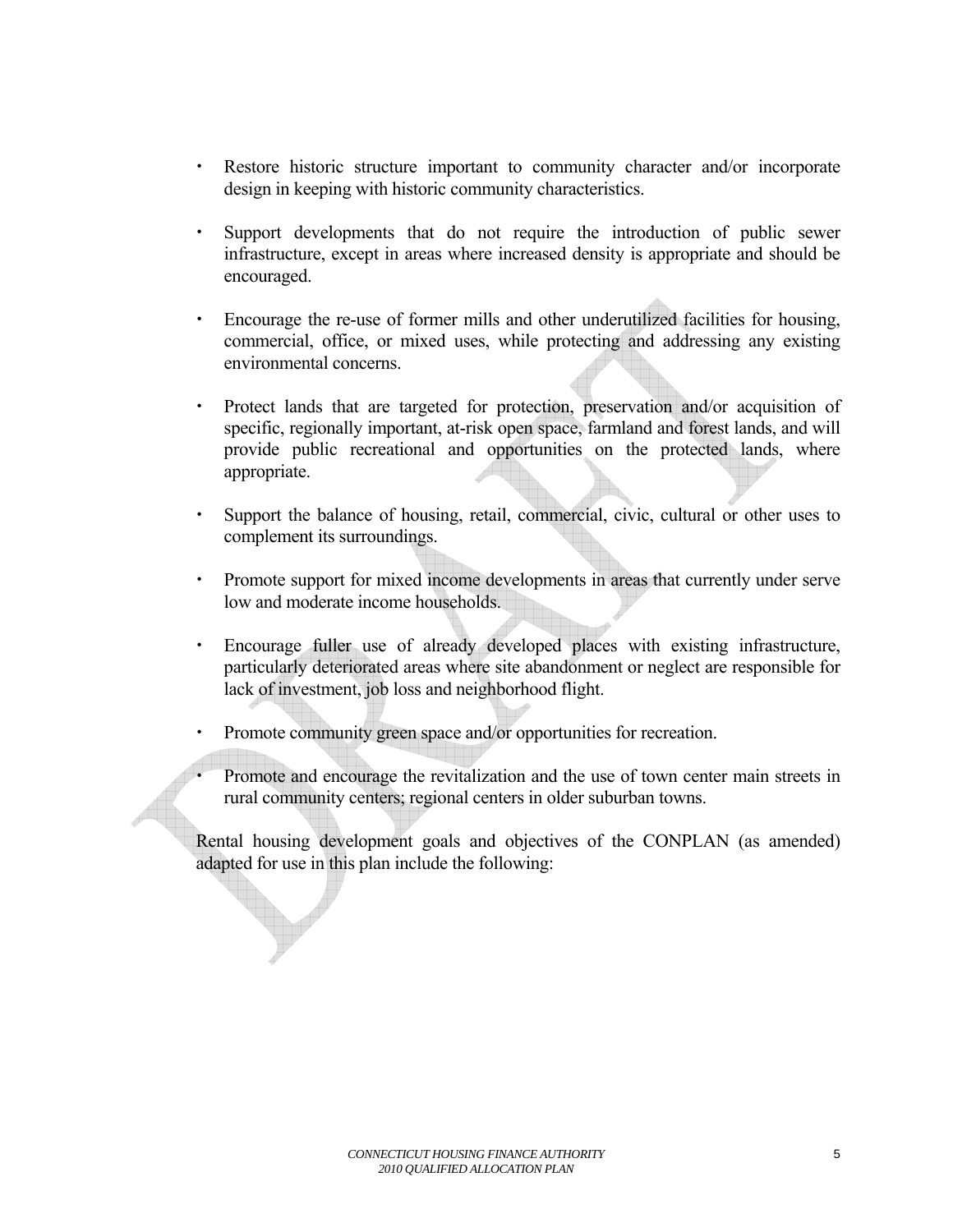## <span id="page-5-0"></span>*GOAL: Supportive Housing – Develop and implement strategies and solutions to address the problem of homelessness through the utilization of supportive housing.*

Objective: Increase the number of permanent supportive housing opportunities available for homeless households or those at risk of becoming homeless, particularly those with special needs by providing financing for renovation of existing buildings.

Objective: Evaluate the appropriate method or vehicle to introduce supportive housing services into existing units.

#### *GOAL: Rental Housing Supply – Preserve and increase the supply of quality, safe affordable housing available to low and moderate income households.*

- Objective: Promote and support mixed income developments in areas that currently underserve low and moderate income households.
- Objective: Support adaptive reuse of historic structures as residential housing.
- Objective: Invest in the maintenance and preservation of existing publicly assisted rental housing stock to preserve it as a long-term resource.
- Objective: Preserve federally assisted housing, so very low income households do not become homeless.

#### III. Allocation Plan Housing Priorities

In light of the housing needs identified by the CONPLAN, (as amended) the Plan provides priority for the development of housing which:

 $\triangleright$  Rehabilitates rental housing in those municipalities where poor housing conditions limit quality affordable rental options for low income renters, i.e., those communities with relatively high rent compared to income, a greater number of boarded/vacant units, more households below the poverty level and more overcrowded housing.

- $\triangleright$  Constructs new rental housing and/or rehabilitates existing structures in those municipalities where affordable options for low income renters are limited, i.e., those communities with relatively high rent compared to income, few households below the poverty level, little housing in rental tenancy and few members of minority groups.
- $\triangleright$  Provides rental housing or service enhanced structures for homeless or imminently homeless persons or households, or housing developed through a state funded or sponsored initiative to provide housing for persons with disabilities.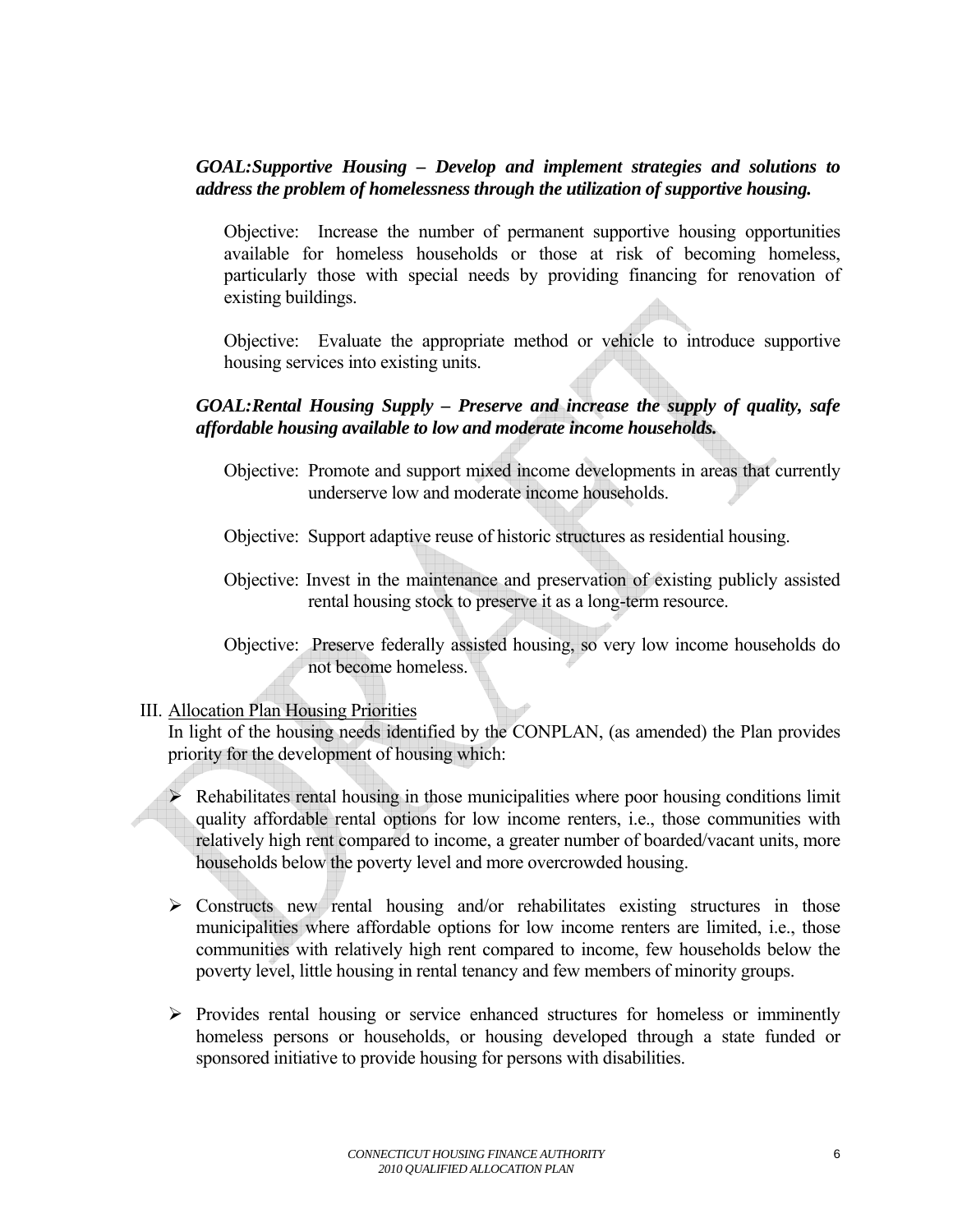- <span id="page-6-0"></span> $\triangleright$  Attracts private investment capital to develop housing to meet state affordable housing objectives, particularly alternative or transitional housing facilities for those with identified special needs.
- ¾ Supports neighborhood revitalization and community development in Neighborhood Revitalization Zones, as described in Connecticut General Statutes Chapter 118 Section 7-600.
- ¾ Addresses Federal and State housing policy to revitalize severely distressed or obsolete public housing developments.
- $\triangleright$  Preserves the existing stock of Federally assisted low-income housing, where loss of low-income service is possible upon prepayment of a mortgage or expiration of housing assistance contracts; and
- $\triangleright$  Adds a larger proportion of units with more than two bedrooms.
- $\triangleright$  Is the most productive and efficient use of other public funding provided to realize the same objectives.
- ¾ Involves non-profit community based development organizations.

# 2. **ALLOCATION PROCESS AND CRITERIA**

#### I. Allocation Process

The Authority will allocate LIHTCs based upon the selection criteria and application ranking procedures set forth below. For each Funding Round applications will undergo a four-step process.

*Step One* is a threshold determination of eligibility. An application that does not satisfy the threshold eligibility criteria will not receive an LIHTC allocation.

*Step Two* is the classification of all applications that satisfy the threshold eligibility criteria into one of three possible Allocation Priority Classes according to the characteristics of the proposed developments.

*Step Three* is the rating and ranking of the applications within each of the three Allocation Priority Classes according to specific evaluation criteria.

*Step Four* is the adjustment of the ranking within each of the Allocation Priority Classes according to certain Federally mandated priorities.

Proposals designated as "Exceptional Priority" by the Authority's Board of Directors may apply at any time, and will not be ranked within or against any other Class.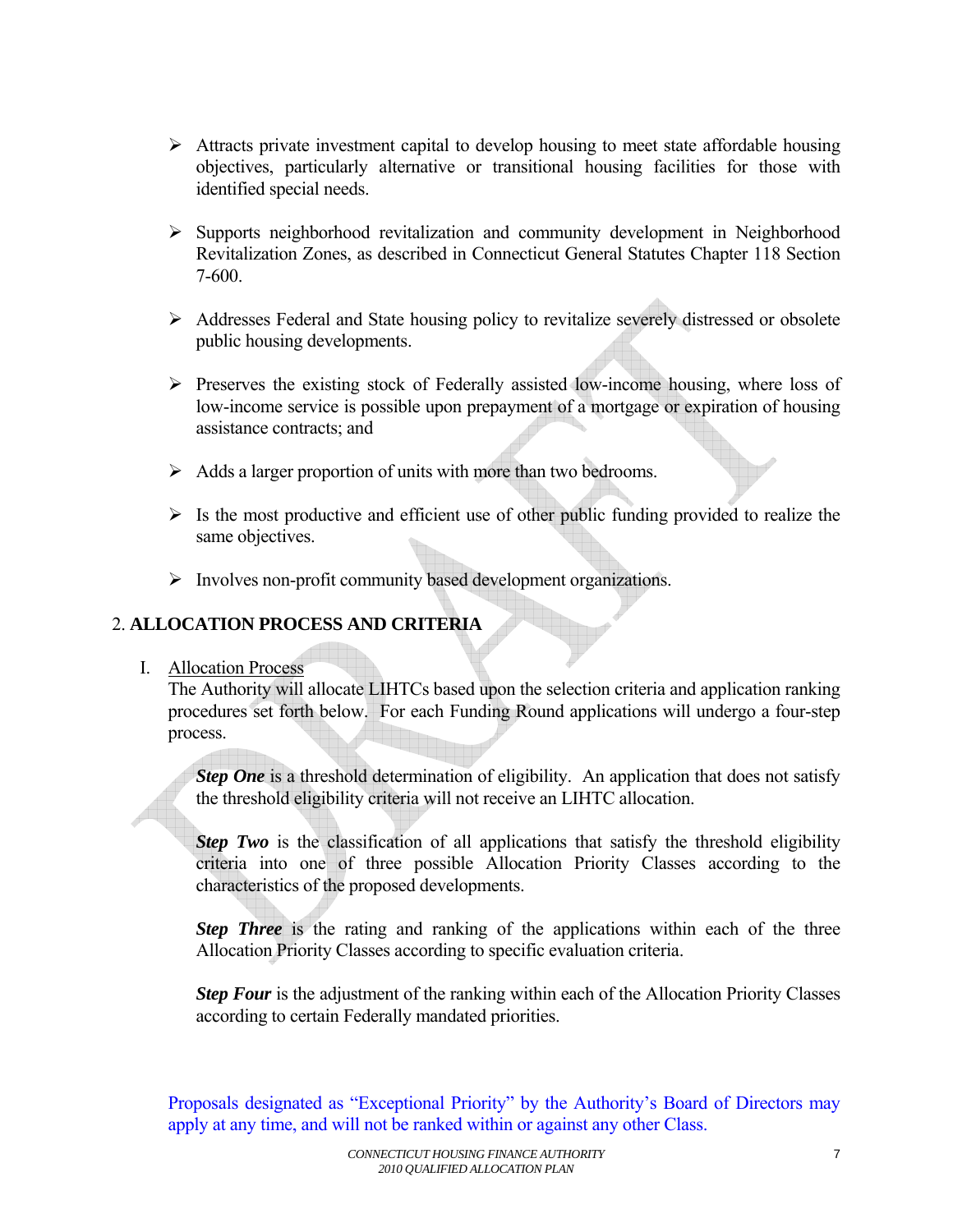<span id="page-7-0"></span>LIHTCs will be allocated first to nonprofit set-aside applicants, then to applications from General Class I, then to the extent available to applications from General Class II, and finally to the extent available to applications from General Class III.

If a particular Allocation Priority Class includes a Special Class, then the Special Class receives credits before the General Class in that allocation priority.

In the event that two projects with identical cumulative scores are competing for the last amount of LIHTCs available, LIHTCs will be awarded to the project having the higher score total based upon the Federally mandated criteria. Should these scores also be equal, the project with the higher base score will be favored.

The results of the evaluation and ranking will be determined at the sole discretion of the Authority.

II. Threshold Criteria

The Authority is required to evaluate applications received to determine which applicants should receive LIHTCs. To receive a reservation of LIHTCs a project must first demonstrate it meets the basic policy and administrative requirements for consideration of an application. During this award period the application must meet the following threshold requirements.

- A. The proposed project must meet the basic occupancy requirements and rent restrictions of Section 42(g) of the Code.
- B. The proposed project must meet the other basic statutory requirements of Section 42 of the Code and the regulations promulgated thereunder. The proposed project must meet design, marketing and continued occupancy standards appropriate to the size and type of household for which the housing is developed.
- C. The sponsor of the project has provided a housing market study, in form and content consistent with the Authority guidelines, indicating sufficient demand for the housing to be developed.
- D. The sponsor of the project has, in the case of the rehabilitated housing, provided a preliminary capital needs assessment of the structure to be rehabilitated, in form and content consistent with Authority guidelines.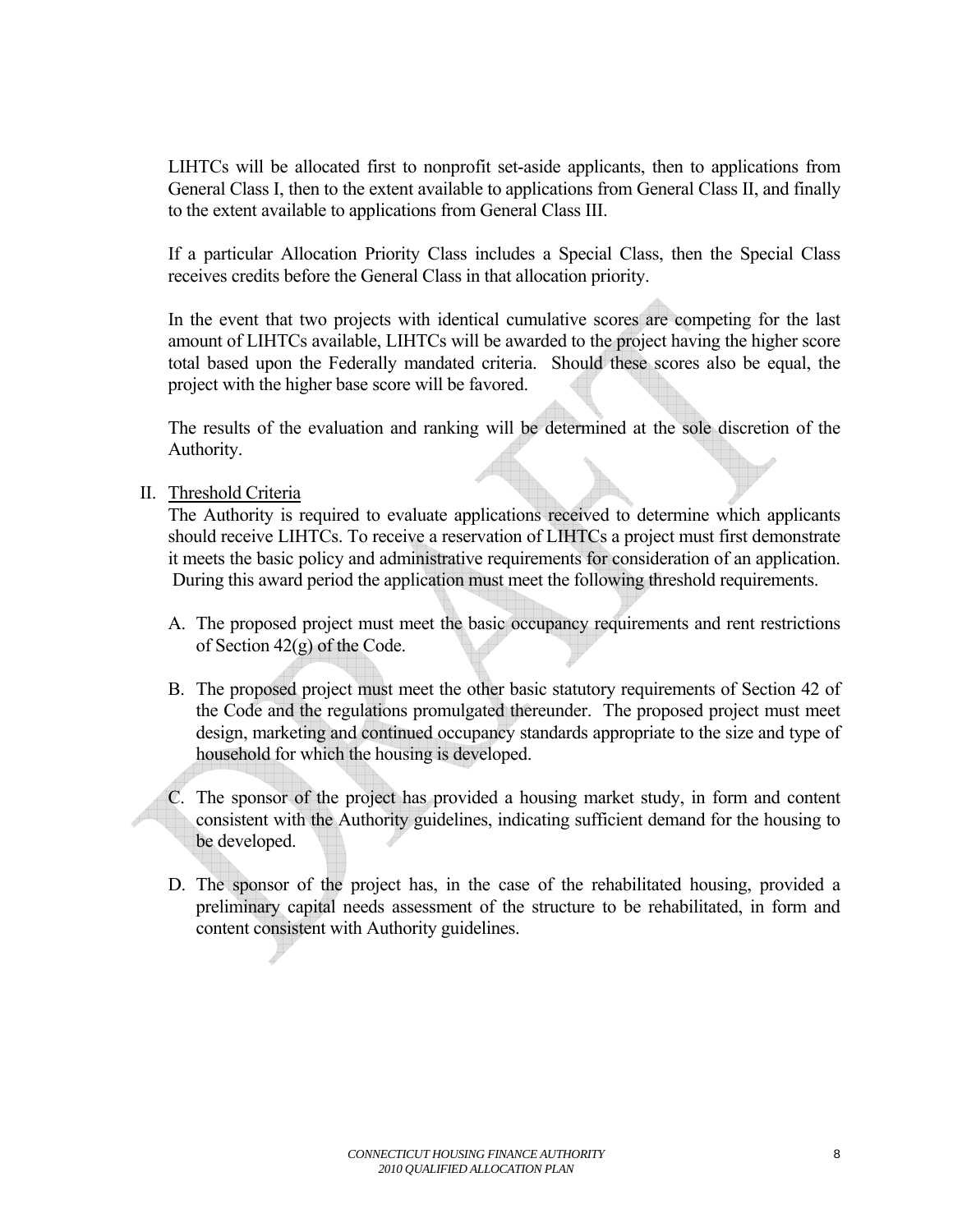- E. Housing substantially rehabilitated or newly constructed must meet established criteria including but not limited to ensure energy efficient operation and maintenance in accordance with the Authority's current "*CHFA's Standards of Design & Construction*" (the Standards) document.
- F. The sponsors of the project must be committed to undertake strong affirmative measures to ensure the activity funded promotes regional economic, social and racial integration and the integration of persons with disabilities.
- G. The qualified development team must agree to comply with all affirmative fair marketing and all applicable minority business contracting requirements.
- H. Applications may not be filed by a person or entity, or an affiliate of a person or entity, that is or had at any previous time been delinquent on any Authority or other State obligations for twelve (12) or more months. Applications will not be considered from an applicant, or from an applicant affiliated with an entity that (i) has been in default for three (3) months within the most recent twelve-month period; and (ii) has been in default during any month within the most recent six-month period.
- I. Applications may not be filed by persons or entities, or by persons or entities affiliated with them, that have been in noncompliance with the Authority's LIHTC Compliance Monitoring, where such noncompliance is significant and has remained uncorrected for a period exceeding six (6) months, or by persons or entities that have a history of repeated noncompliance, unless specifically approved by the Authority's Board of Directors.

Applications may not be filed by applicants who have failed to comply with the terms of any Extended Low Income Housing Commitment for a project they previously sponsored or developed.

- J. The general partners and the management agent proposed as a member of the development team must disclose on a form provided by the Authority, any finding of a violation of any Federal or State laws or regulations pertaining to fair housing, housing accessibility, or non-discrimination in the areas of rental housing. Such finding shall be by a Federal or State court, or a Federal or State agency, having authority and jurisdiction to make such finding. This disclosure is to be provided under penalty of false statement. Applicants disclosing such findings of violations or convictions must obtain a waiver from the Authority's Board of Directors in order to apply.
- K. The Authority's Board of Directors reserves the right to independently review proposals and not award LIHTC's because of noncompliance with requirements of any adopted housing policy, standard, or objectives of the State in the following areas only:
	- 1. Project characteristics enumerated in C, D and E of the Threshold Criteria; and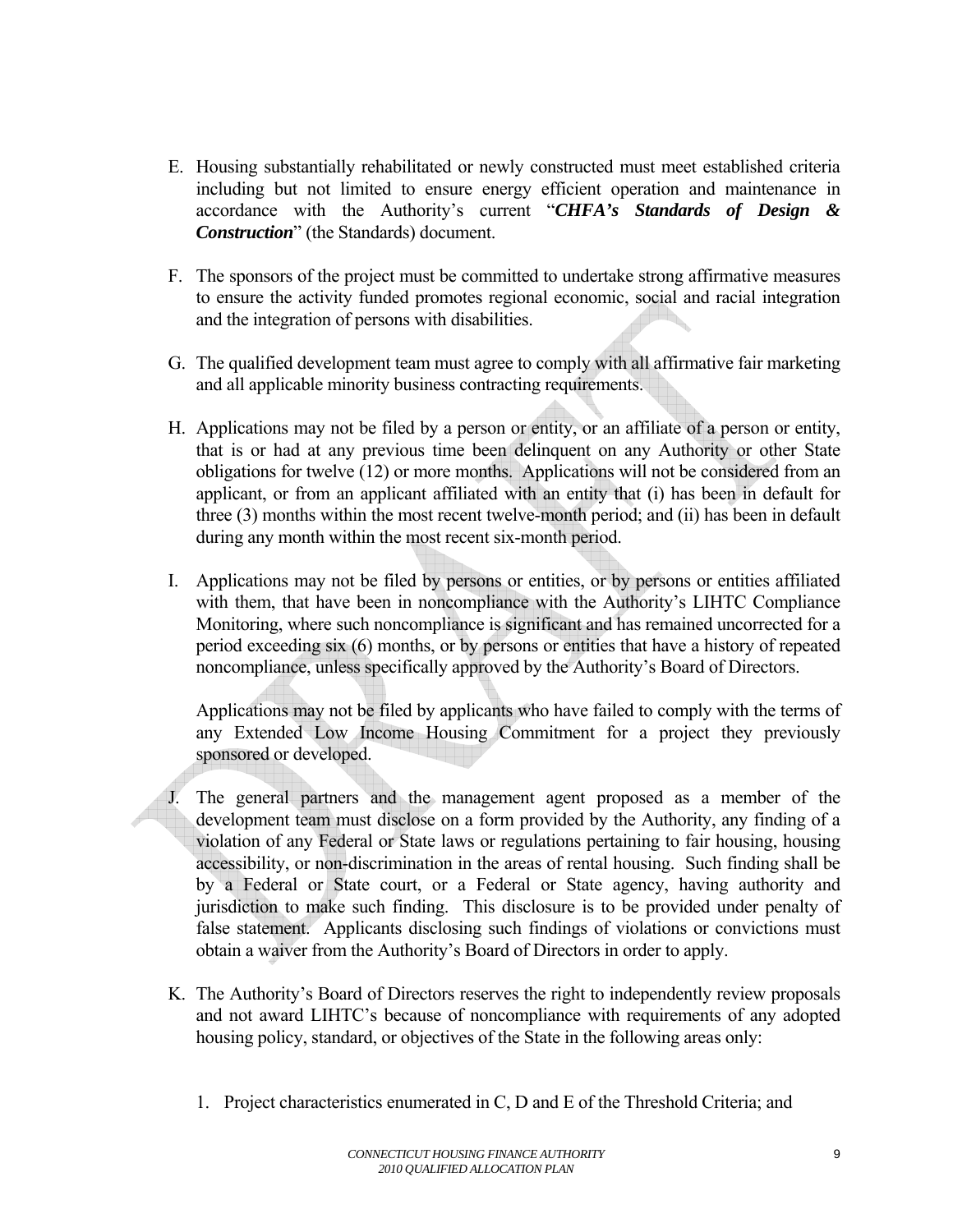- 2. Project location (the suitability of the project's site and location for the intended purpose), Housing Needs and Prioritization, as defined in the Plan; and Development cost.
- L. The proposed development must be ready to proceed as documented by:
	- 1. Complete application, including a credible financing plan as evidenced by letter(s) of commitment or other proof of serious intent on behalf of other sources of funds essential to the viability of the proposed project;
	- 2. Evidence of site control of a site suitable for the intended purpose;
	- 3. Written evidence of zoning approval (underlying use approval, inland/wetlands approval, and variances);
	- 4. Qualified development team in place, including architect, general contractor and management agent;
	- 5. Written description indicating level of rehabilitation based on a capital needs analysis performed by a licensed architect or engineer;
	- 6. Completion of the Authority's Outline Specification Form;
	- 7. Schematic drawings  $(1/8)^{n} = 1'$  0" minimum) floor plans and elevations;
	- 8. Site plan  $(1" = 20" 0"$  minimum, drawn to scale);
	- 9. Based on 5, 6, 7 and 8 above, a trade payment breakdown signed by the general contractor (Applicants with projects subject to bidding requirements must submit a letter from the agency describing the bid schedule and a copy of the agency's bid policy);
	- 10. Evidence of availability of utilities and access to the site;
	- 11. Minimum threshold rehabilitation expenditure of \$9,000 per qualified unit.; and
- M. Non-profit organizations must also satisfy the following requirements in order to qualify for the special non-profit set-aside described below:
	- 1. The non-profit sponsor must be a qualified non-profit organization as defined in Section  $42(h)(5)(C)$  of the Code; and
	- 2. The non-profit organization must commit to participating materially in the development and operation of the project throughout the compliance period.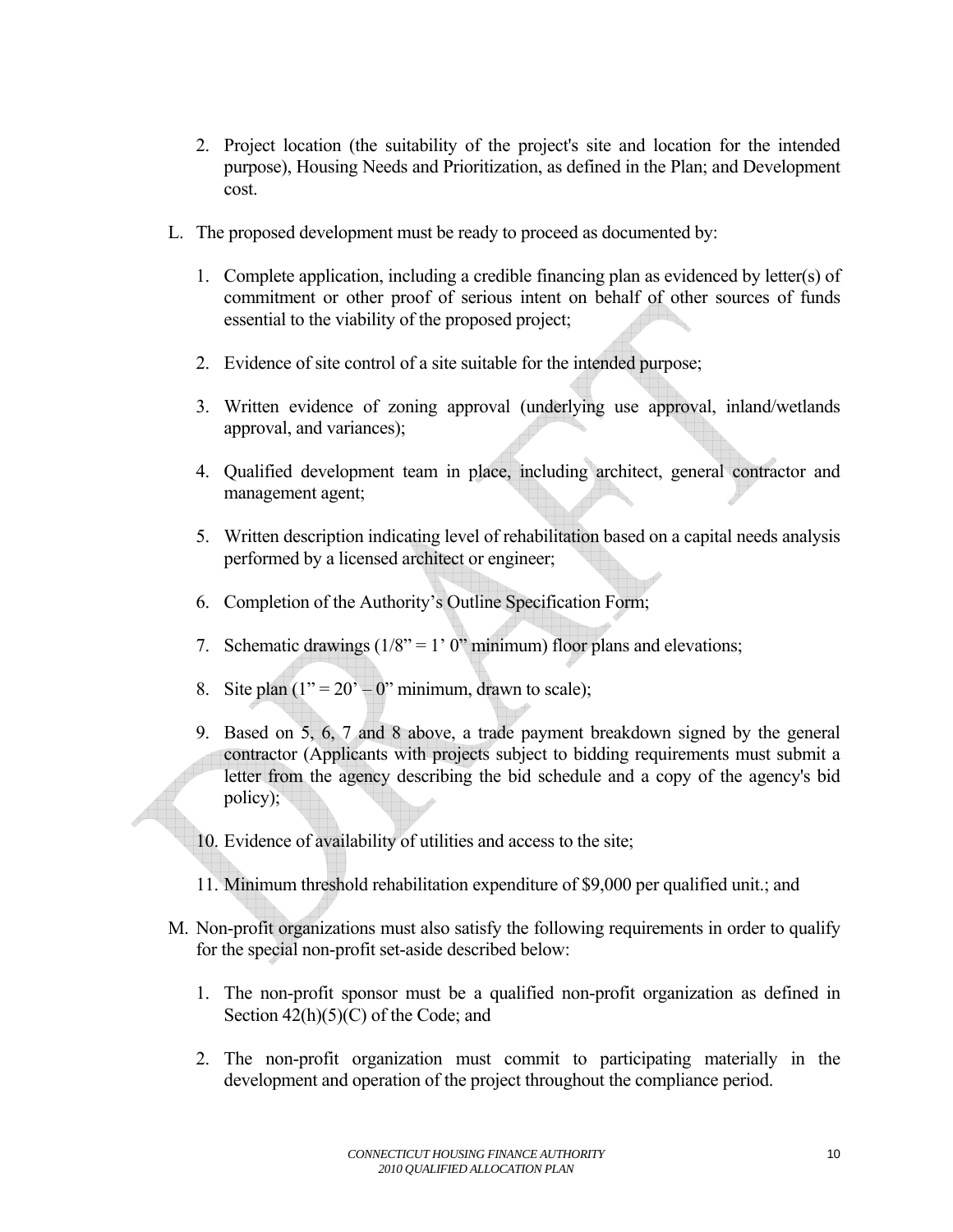- <span id="page-10-0"></span>N. The applicant must be in compliance with and agree to remain in compliance with the schedule of fees annually established by the authority.
- III. Priority Locations and Terms Defined
	- A. The C & D Policies Plan define the following state action strategy and definitional criteria for development priority. These definitions are hereby adopted for purposes of the Low-income Housing Tax Credit procedures and this plan. The C & D Policies Plan is composed of a text and locational guide map that are jointly used in determining the compatibility of the proposed action with the state's conservation and development goals and objectives. For purposes of the plan, whether a project is located in a development priority area will be solely determined by the authority.<sup>[1](#page-10-1)</sup> Development priority areas are:
		- $\triangleright$  Regional Centers: Areas with the highest priority for affirmatively supporting rehabilitation and further development toward revitalization of the economic, social and physical environment of urban centers.
		- ¾ Neighborhood Conservation Areas: Areas that support maintenance of stable, developed neighborhoods and communities, as well as intensification of development when supportive of community stability and consistent with the capacity of available urban services.
		- $\triangleright$  Growth Areas: Areas that provide high priority and affirmative support for new urban growth that occurs outside of Regional Centers, in specified areas capable of supporting large-scale, mixed-use development and densities in close relationship to the Urban Regional Centers.
		- ¾ Rural Community Centers: Clusters in locally designated centers in rural communities with relatively higher intensity land uses for residential, shopping, employment and public facilities and services.

# B. Definitions

1. Federally Designated Targeted Areas are defined as Qualified Census Tracts ("QCT") or an Area of Chronic Economic Distress as defined in Sections  $143(j)(2)$  and  $143(j)(3)$  of the Code.

<span id="page-10-1"></span>**<sup>1</sup>** Project areas and activities should seek to avoid disturbance of high value natural resource areas such as wetland systems, wildlife habitat, prime farmland soils, etc.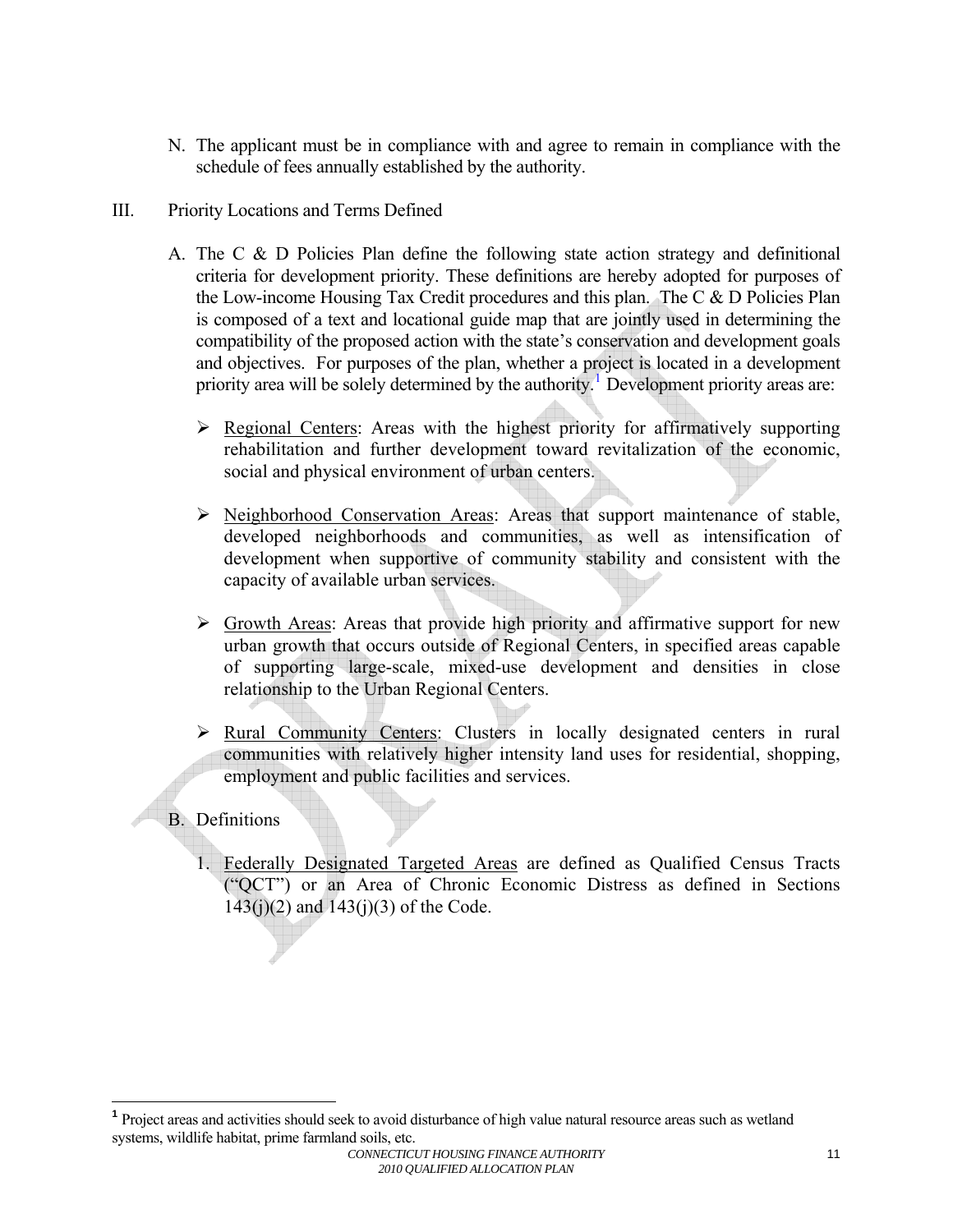2. Basis Boost: Is an increase in the building's eligible tax credit basis.

A thirty (30) percent basis boost may also be applicable to development proposals located on former industrial, commercial buildings if the proposal is for a residential adaptive reuse with environmental remediation and is not located in a QCT. The applicant must demonstrate that the basis boost is necessary to achieve financial feasibility.

- 3. Rehabilitation: Rehabilitation may include renovating and converting an existing non-residential or commercial structure for residential use. When the newly constructed units are located on sites where blighted multifamily housing units previously existed, and when the number of newly constructed units does not increase the overall housing density of the area of the proposed site, these units will be considered as rehabilitation.
- 4. Total Development Resources ("TDR"): All development funding sources exclusive of tax credit equity. Funds distributed by the Authority as a result of the *Tax Credit Assistance Program*, the *Tax Credit Exchange Program*, or any other federal program funds allocated to the Authority in an effort to support the state tax credit allocation process, will be considered as tax credit equity for the purposes of this Plan

Also excluded from TDR:

- Net rental income and/or cash from operations
- Deferred/pledged developer fees
- Rental subsidy reserve funds.
- 5. Non-Amortizing Assistance: Sources of funds, which are not subject to installment payment over a specific time period. (e.g., grants, deferred loans, cash donations, appraised value of land donation, etc.)
- 6. Severely Distressed is defined as property requiring major redesign, reconstruction, redevelopment, or demolition and is occupied predominantly by very low income families.
- 7. Obsolete is defined as property that is unable to be used to adequately perform the function for which it was intended due a substantial loss in value resulting from factors such as overcapacity, changes in technology, deficiencies, or inadequacies in design or marketability, other similar factors that affect the property itself or property's relationship with other surrounding property.
- 8. Brownfield is defined as any abandoned or underutilized site where redevelopment and reuse has not occurred due to the presence or potential presence of pollution in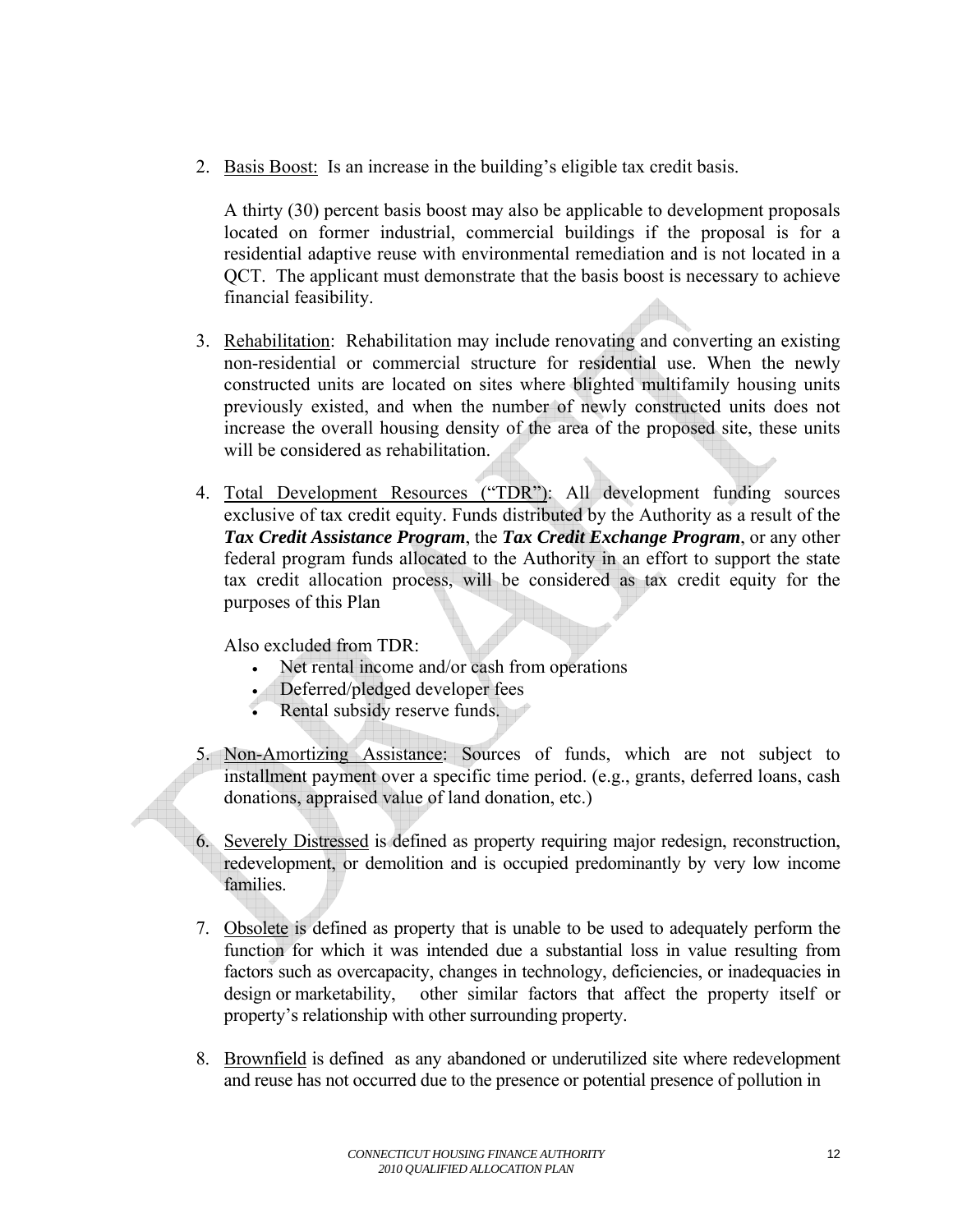<span id="page-12-0"></span>the buildings, soil or groundwater that requires remediation before or in conjunction with the restoration, redevelopment and reuse of the property (CGS §32-99kk(1))

## IV. Priority Classes

All applications meeting the above threshold requirements, excluding subparagraph D applications, will be placed in the appropriate Allocation Priority Class as described in subparagraph B below. Within each Allocation Priority Class, each application will be evaluated, rated and ranked against other applications in its Allocation Priority Class according to the criteria described in Section V.

### A. Non-Profit Set-Aside

Ten (10) percent of all LIHTCs available in the State will be reserved exclusively for developments involving non-profit housing development organizations meeting certain participation criteria. Applicants applying under the non-profit set-aside will be evaluated, rated and ranked only against other non-profit applicants applying under the set-aside. If the number of applications for the non-profit set-aside exceeds the 10 percent, then such additional applicants will be evaluated, rated and ranked under the appropriate Allocation Priority Class. In addition, the Authority may set aside an allocation of LIHTCs for any project under consideration for funding that is subject to a prior start, foreclosure or workout, and taken over by a non-profit sponsor that will serve as the controlling member or partner of the ownership entity.

# B. Allocation Priority Classes

- 1. General Class I: Applications of any of the following types will be placed in General Class I, the highest general Allocation Priority Class.
	- a. Qualified new construction, rehabilitation or acquisition rehabilitation in municipalities with Regional Centers, of rental housing. Such housing must at least meet the minimum program standard requirements of 40 percent of the units for rent to households at or below 60 percent of Area Median Income ("AMI"). New construction is eligible if it is consistent with and part of a municipally approved plan to revitalize the economic, social and/or physical environment of the municipality.
	- b. Qualified new construction, rehabilitation or acquisition of rental housing or service enhanced structures for homeless or imminently homeless persons/households or housing developed through a state funded or sponsored initiatives to provide housing for persons with disabilities. Such housing must at

 least meet the minimum program standard requirements of 40 percent of the units for rent to households at or below 60 percent of Area Median Income ("AMI").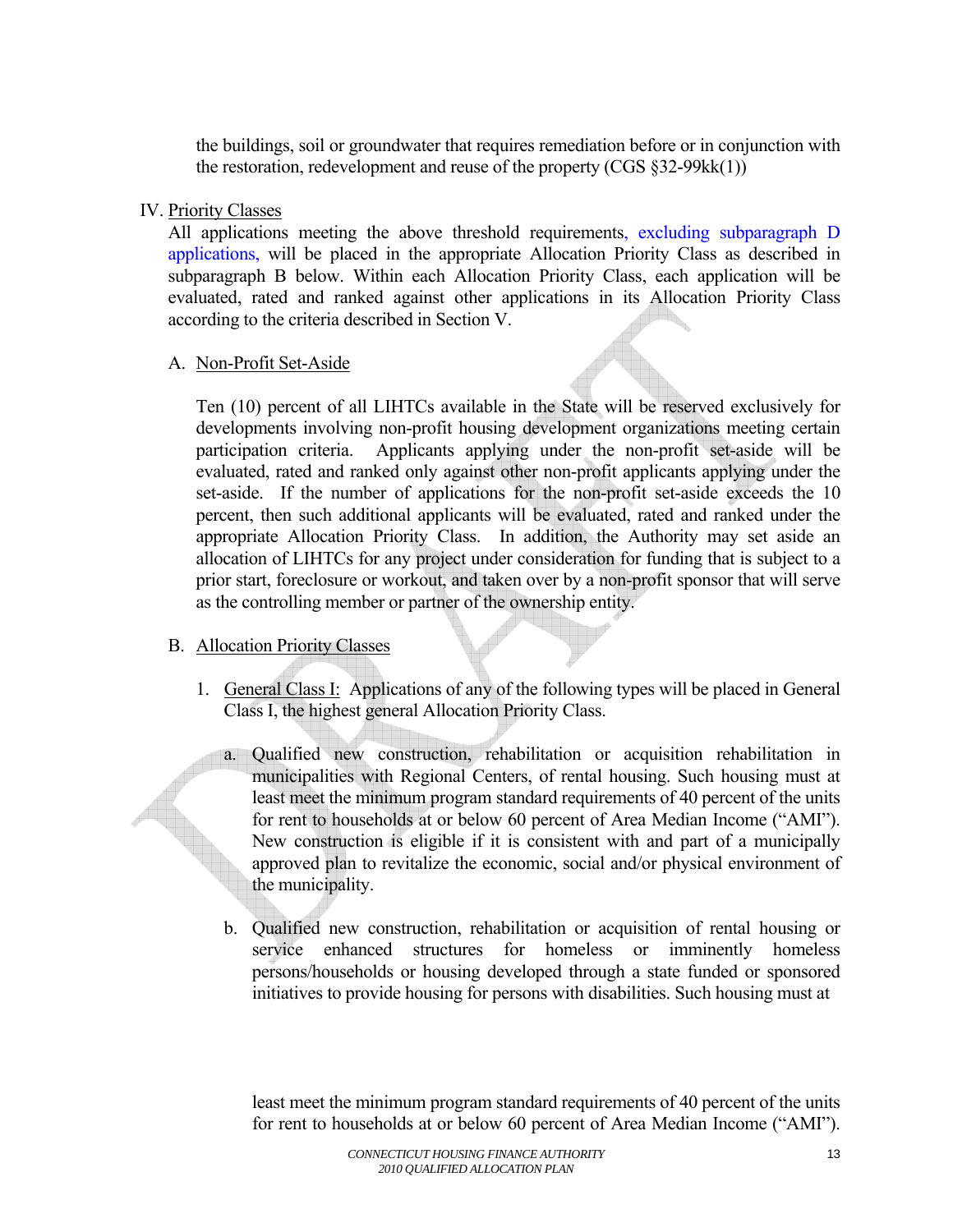Service enhanced structures are eligible if they in their totality are for the promotion of independent living of homeless or imminently homeless persons or families, or persons with disabilities.

- c. New Construction, rehabilitation or acquisition rehabilitation proposals which are part of and are consistent with a formal municipally approved plan for a Neighborhood Revitalization Zone ("NRZ") either of which designates a specific targeted geographic area.
- d. Qualified new construction, rehabilitation or acquisition rehabilitation in Neighborhood Conservation Areas, Growth Areas and Rural Community Centers in the following towns:

 $\blacktriangle$ 

| Andover            | Cornwall            | Hebron         | North Stonington | Waterford  |
|--------------------|---------------------|----------------|------------------|------------|
| Avon               | Coventry            | Kent           | Old Saybrook     | Watertown  |
| <b>Barkhamsted</b> | Darien              | Killingworth   | Orange           | Weston     |
| Beacon Falls       | Durham              | Lebanon        | Oxford           | Westport   |
| <b>Berlin</b>      | East Granby<br>East | Ledyard        | Preston          | Wilton     |
| Bethany            | Haddam              | Lisbon         | Prospect         | Wolcott    |
| Bethlehem          | East Lyme           | Lyme           | Redding          | Woodbridge |
| <b>Bolton</b>      | Eastford            | Madison        | Ridgefield       | Woodbury   |
| Bozrah             | Easton              | Marlborough    | Roxbury          | Woodstock  |
| Bridgewater        | Essex               | Middlebury     | Salem            | Old Lyme   |
| <b>Brookfield</b>  | Fairfield           | Middlefield    | Scotland         |            |
| <b>Burlington</b>  | Franklin            | Monroe         | Sharon           |            |
| Canaan             | Glastonbury         | Morris         | Sherman          |            |
| Canton             | Goshen              | New Canaan     | Simsbury         |            |
| Chaplin            | Granby              | New Fairfield  | So. Windsor      |            |
| Cheshire           | Guilford            | New Hartford   | Southbury        |            |
| Chester            | Haddam              | <b>Newtown</b> | Tolland          |            |
| Clinton            | Hampton             | Norfolk        | Trumbull         |            |
| Colebrook          | Hartland            | North Branford | Union            |            |
| Columbia           | Harwinton           | North Haven    | Warren           |            |
|                    |                     |                |                  |            |

e. Qualified new construction or rehabilitation in which 50 percent of the lowincome units are designated for occupancy by households with incomes below 50 percent of AMI and 50 percent of these targeted units are committed to be occupied by households below 25 percent of AMI. Annual rents are limited to 30 percent of the respective AMI limitations, adjusted for family size. In municipalities with Regional Centers new construction is only eligible if it is

 consistent with and part of a municipally approved plan to revitalize the economic, social and/or environment of the municipality.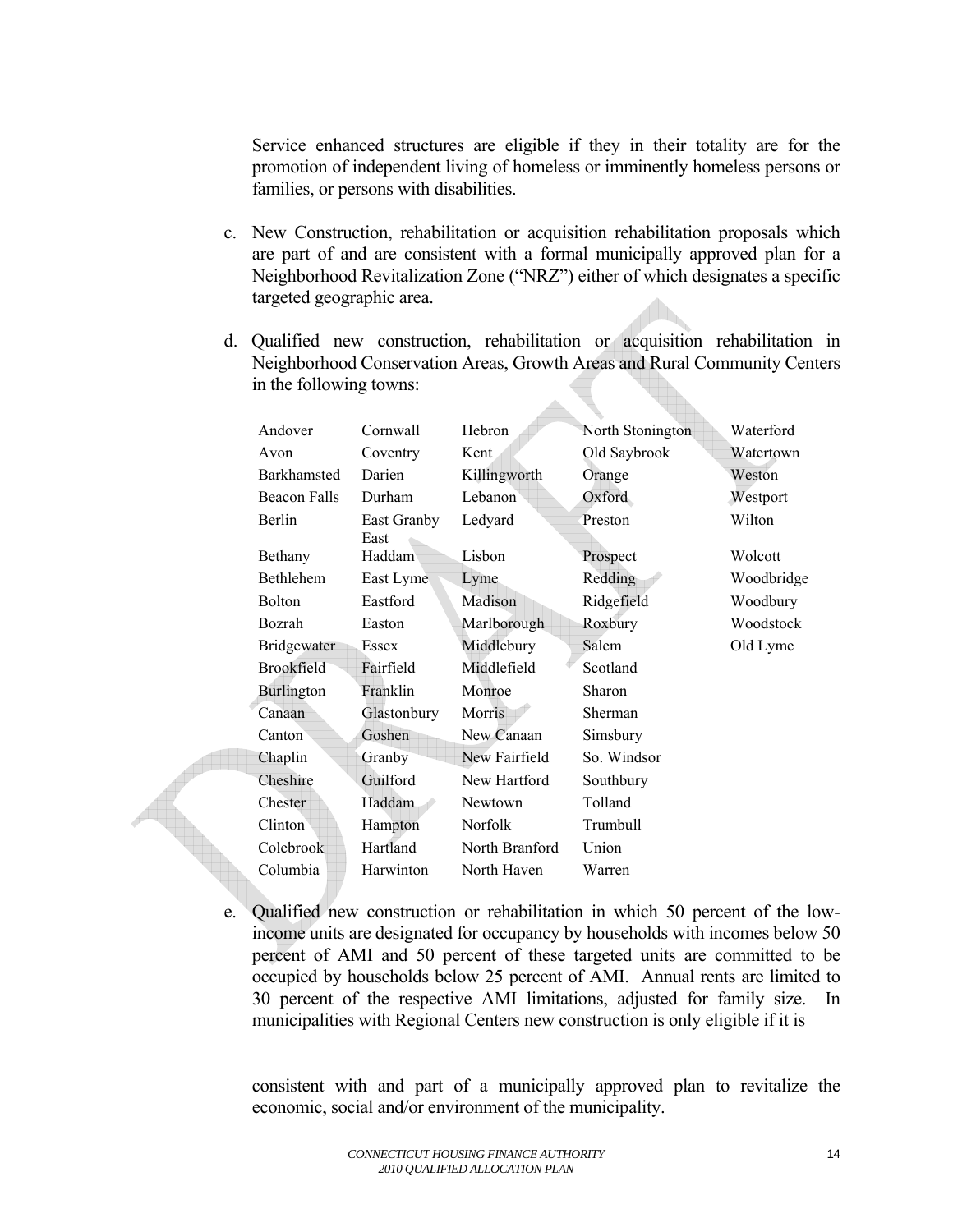- f. Qualified new construction or rehabilitation that is part of a comprehensive plan to replace and/or rehabilitate public housing units developed through the State Moderate Rental Housing Program that are not severely distressed or obsolete. Such projects must comprehensively and substantially include objectives of integrating units into the community or region, encouraging economic integration, and providing social services in communities with Federally Designated Targeted Areas*.*
- 2. General Class II: Applications of any of the following types will be placed in General Class II, the second highest general Allocation Priority Class.
	- a. Qualified new construction, rehabilitation or acquisition rehabilitation in Neighborhood Conservation Areas, Growth Areas and Rural Community Centers as defined in the C&D Policies Plan in the following towns:

| Ashford         | Ellington   | North Canaan | Southington     | Wallingford   |
|-----------------|-------------|--------------|-----------------|---------------|
| Bethel          | Farmington  | Plainville   | Sprague         | Washington    |
| <b>Branford</b> | Greenwich   | Plymouth     | <b>Stafford</b> | Westbrook     |
| <b>Brooklyn</b> | Hamden      | Pomfret      | Sterling        | Wethersfield  |
| Canterbury      | Litchfield  | Portland     | Stonington      | Willington    |
| Colchester      | Mansfield   | Putnam       | Stratford       | Winchester    |
| Cromwell        | Milford     | Rocky Hill   | Suffield        | Windsor       |
| Deep River      | Montville   | Salisbury    | Thomaston       | Windsor Locks |
| East Hampton    | New Milford | Seymour      | Thompson        |               |
| East Windsor    | Newington   | Somers       | Voluntown       |               |
|                 |             |              |                 |               |

- b. Applications for assistance necessary to preserve in low income service Federally assisted units that will be lost due to mortgage prepayment, subsidy contract optout or subsidy contract termination that do not satisfy General Class I requirements but meet the following conditions; and where the applicant is pursuing the appropriate remedy under relevant provisions of the Federal law governing such conditions including, but not limited to, the filing of required disclosures of intent, plans, and applications for other available assistance.
- 3. General Class III: All remaining applications, including requests for supplemental allocations, will be given the general Allocation Priority Class "General Class III".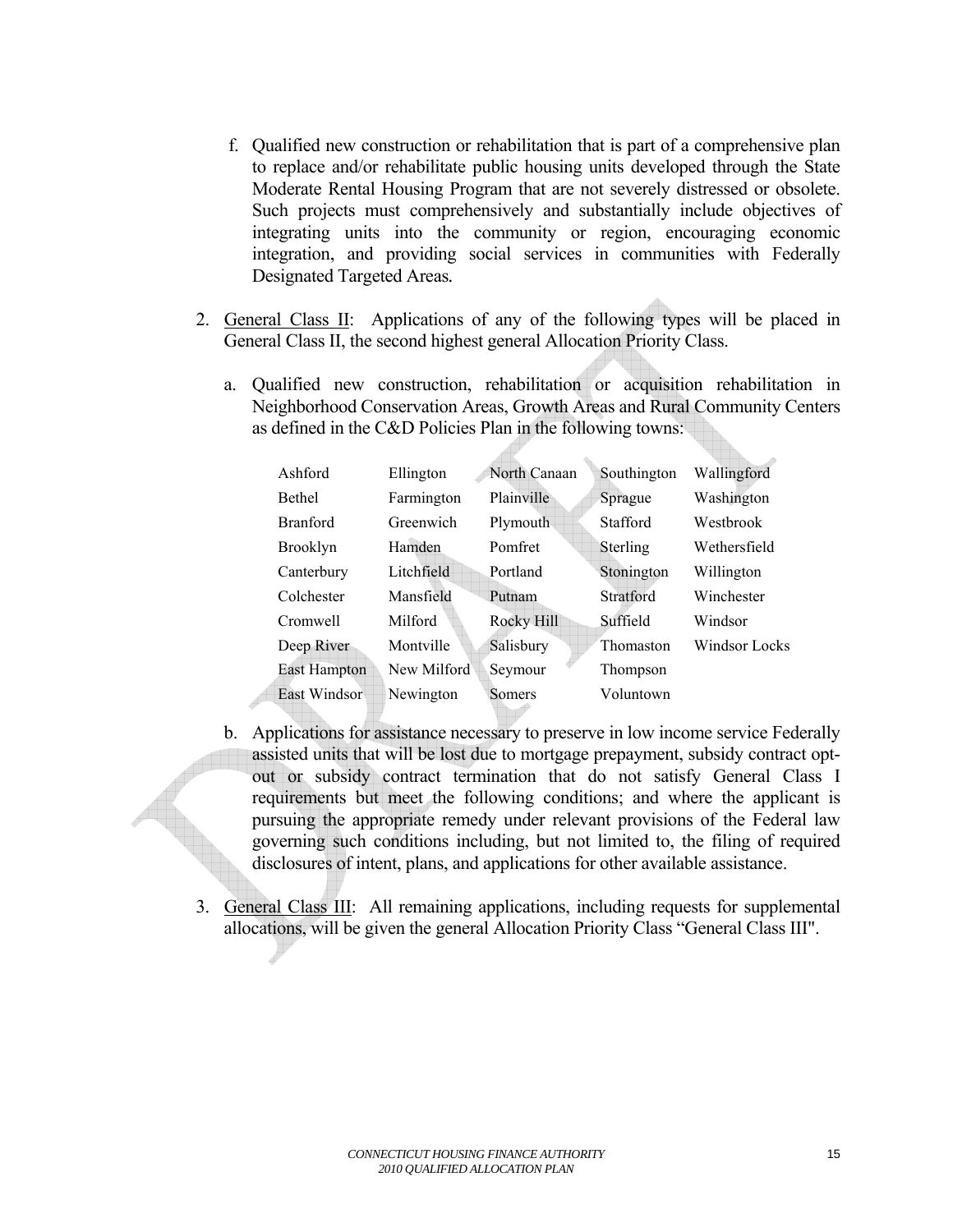## <span id="page-15-0"></span>C. Special Classes

 The Authority may designate one or more Special Classes within an Allocation Priority Class.

Special Class I: Qualified new construction or rehabilitation that is part of a comprehensive plan to replace and/or rehabilitate public housing units. The Special Class I housing is limited to proposals that address housing policy to revitalize severely distressed or obsolete housing developments that were financed and developed through Federal or State Public Housing Programs. Among its purposes, the revitalization proposal must include but not be limited to integrating units into the community or region, encouraging economic integration, and providing social services to the residents of the development.

Awards/Reservations for Special Class I are approximately 50% of the available total credits. Those Special Class I applicants that do not receive an award under the Special Class I category will compete in the General Class I category.

The Authority's Board of Directors may, in its sole discretion, limit the amount of Low-Income Housing Tax Credits for Special Class I.

### D. Exceptional Priorities

Exceptional Priorities, as approved by the Authority's Board of Directors, must provide extraordinary public benefit including but not limited to development or redevelopment initiatives that demonstrate a high priority for special needs populations, meet a particular local housing, development, or redevelopment objective identified and supported by state law and demonstrates significant public benefits and priority due to a substantial specific commitment of federal or state funding or resources. In addition, applications under this designation will also be rated and must achieve a rating satisfactory to the authority's board of directors. These applications may be considered at any time for the period covered under this qualified allocation plan and will not be ranked against any other classes. If approved, exceptional priorities will receive an award from a future years' credit availability.

# V. Rating and Ranking within Classes (303 Points)

A. Income Targeting (40 Points)

Each application will be rated on the degree and commitment to which the proposed development serves low-income persons as measured by the following:

1. Service to Low-Income Households Below 25 Percent of Area Median Income (AMI)

Points will be awarded based on the percentage of units that serve households below 25 percent of AMI and provide rents pursuant to HUD guidelines adjusted for family size throughout the extended use period.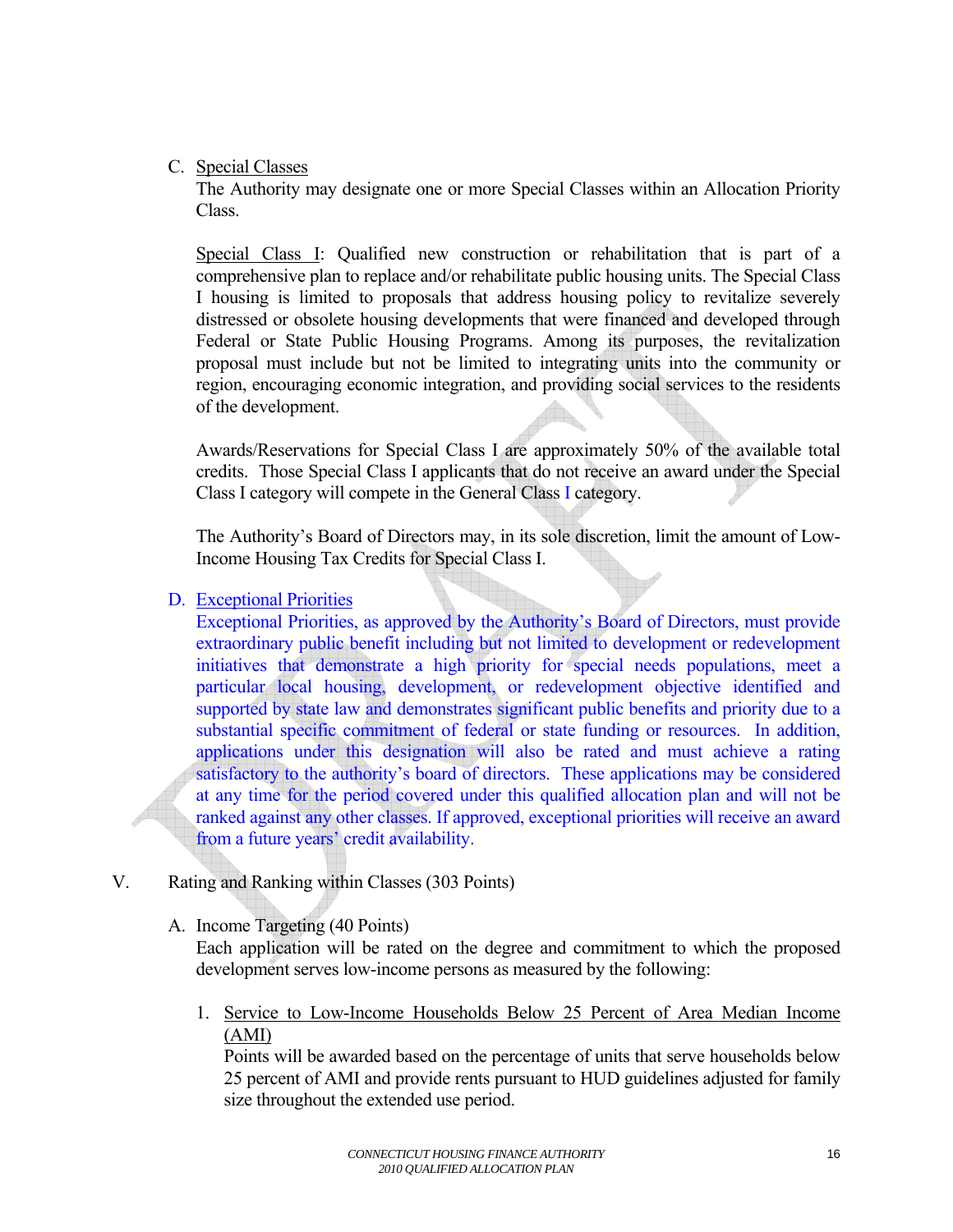| $>25\%$               | 10 points |
|-----------------------|-----------|
| $>12.5\%$ and $<25\%$ | 7 points  |
| $>5\%$ and $<12.5\%$  | 5 points  |
|                       | 0 points  |

2. Service to Low-Income Households Between 25 and 50 Percent of Area Median Income (AMI)

Points will be awarded based on the percentage of units that serve households between 25 and 50 percent of AMI and provides rents pursuant to HUD guidelines adjusted for family size throughout the extended use period.

| $\geq 15\%$         | 10 points  |
|---------------------|------------|
| $>10\%$ and $<15\%$ | 7 points   |
| $< 10\%$            | $0$ points |

3. Public Housing Authority Waiting Lists/Supportive Housing Program Clients

The sponsor has committed 100% of the proposed development units in writing to the local housing authority giving priority to households that are on waiting lists for public or assisted housing, the recipients of HUD vouchers or State RAP certificates, or are the recipients of housing assistance and support services funded through the State of Connecticut Supportive Housing Pilots Initiative or a successor/associated state funded supportive housing program identified by the Authority.

| ' ES | 10 points  |
|------|------------|
|      | $0$ points |
|      |            |

# 4. Economic Integration

Proposal promotes economic integration by developing a minimum of 10 percent non-qualified units.

| $>20\%$             | 10 points |
|---------------------|-----------|
| $\geq$ 10% and <20% | 5 points  |
| ${<}10\%$           | 0 points  |

# B. Financing Characteristics (39 Points)

Each application will be rated and ranked on the degree to which the development constitutes a productive use of housing tax credits to leverage additional public and private resources as measured in each of the following four categories:

1. Flexible Resources from Public or Private Sources

Points will be awarded based on the percentage of Total Development Resources that includes non-amortizing assistance from sources other than the Authority. See Definitions, Section 2.III.B above, for the definition of TDR.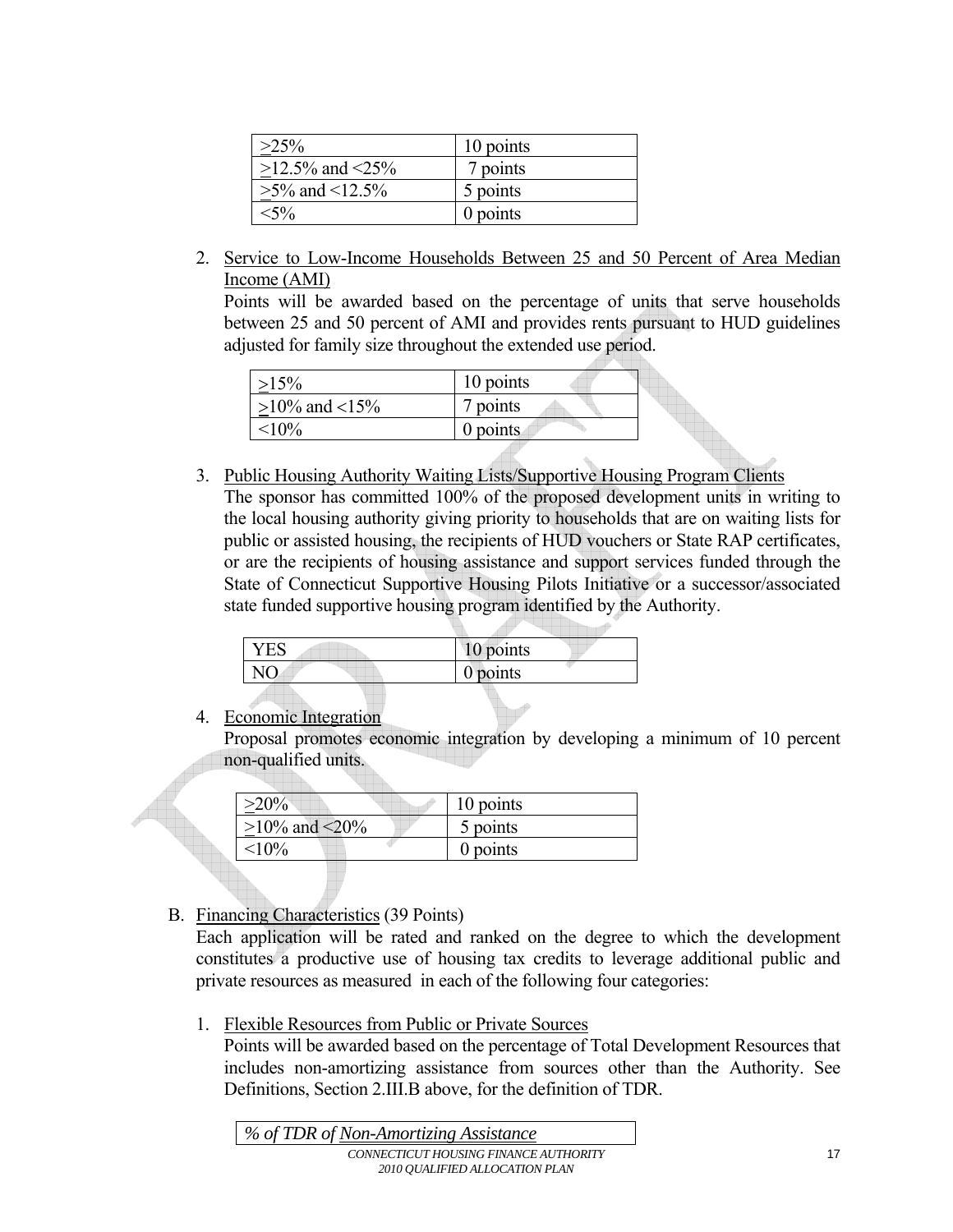| $>20\%$             | 5 points   |
|---------------------|------------|
| $>10\%$ and $<20\%$ | 2 points   |
| $10\%$              | $0$ points |

2. Public Resources

Points will be awarded based on the percentage of the project's Total Development Resources that includes public resources (grants, public loans at or below AFR, deferred public loans, etc.). Exclusive of resources included as a Private Resource of Developer/Sponsor Resource.

| $>25\%$             | 10 points |
|---------------------|-----------|
| $\geq$ 20% and <25% | 8 points  |
| $\geq$ 15% and <20% | 6 points  |
| $\geq$ 10% and <15% | 4 points  |
| $\geq$ 5% and <10%  | 3 points  |
| $<$ 5%              | points    |

#### 3. Private Resources

Points will be awarded based on the percentage of the project's Total Development Resources that include private resources or the Authority's funds. Exclusive of resources included as a Public Resource or Developer/Sponsor Resource.

 $\overline{\phantom{a}}$ 

| $\geq 10\%$         | 5 points |
|---------------------|----------|
| $\geq 5\%$ and <10% | 2 points |
| $5\%$               | 0 points |

### Cost of First Mortgage Funds

Add 1 point (to a maximum of 2 points) for every 25 basis points the interest rate on the mortgage funds from private sources is less than the Annual Long-Term Applicable Federal Rate in effect as of 30 days prior to the application submission deadline plus 150 basis points. Mortgage funding from the Connecticut Housing Finance Authority may be a private source because the Authority by law is not a state agency.

4. Developer/Sponsor Resource

Points will be awarded based on the percentage of the project's Total Development Resources that includes developer/sponsor resources exclusive of deferred developer fee and syndication proceeds. Also exclusive of resources identified as a Public Resource or Private Resource.

| $>10\%$             | 5 points |
|---------------------|----------|
| $\geq$ 5% and < 10% | 3 points |
| $< 5\%$             | 0 points |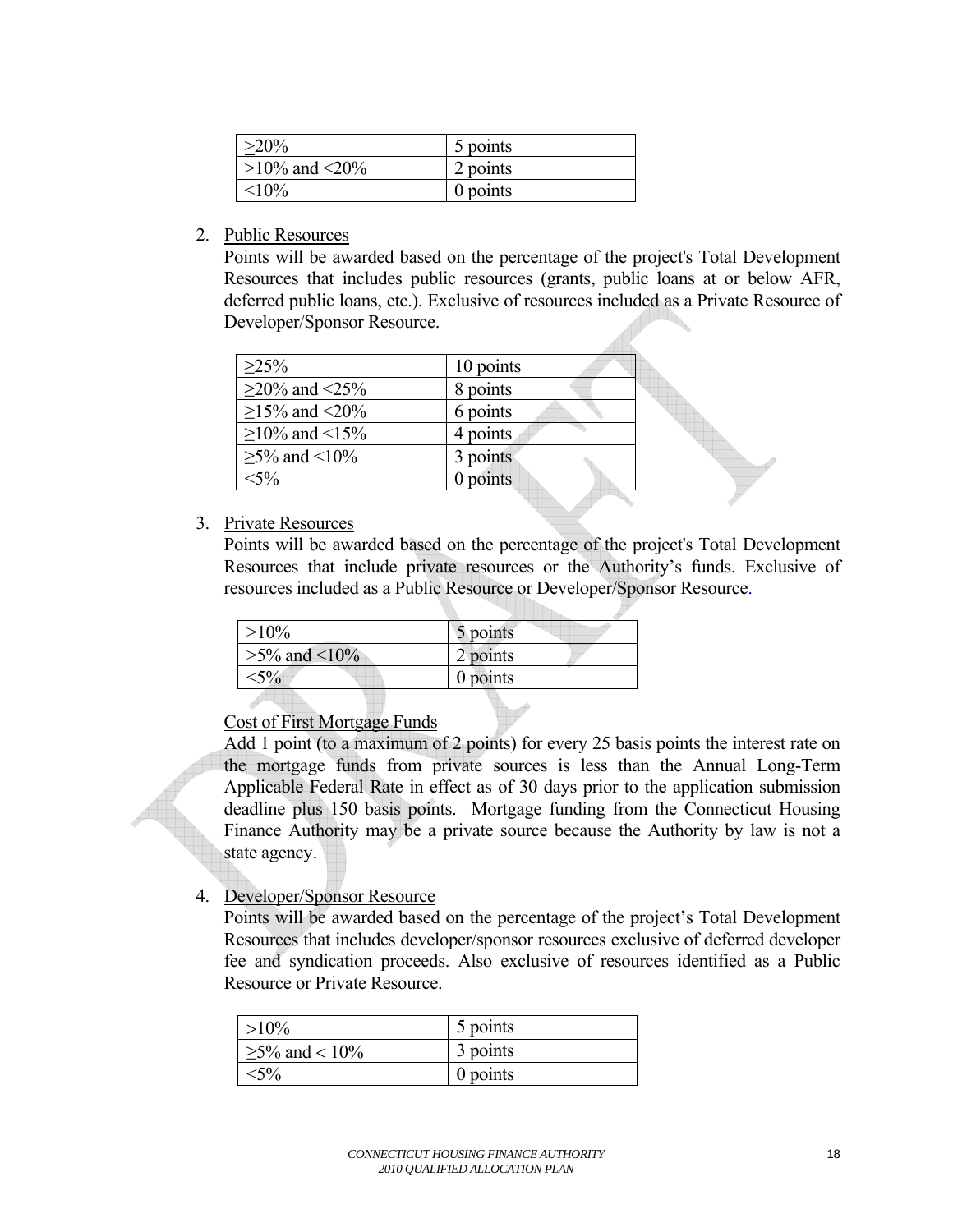5. Cost Effectiveness of Low Income Housing Tax Credits

Seven (7) points will be awarded to the top three projects per funding round with the lowest percentage of LIHTC intermediary costs. See the Definition section of the LIHTC application for the definition of intermediary costs.

### 6. Adaptive Reuse

Developer/Sponsor has been awarded or intends to apply for consideration from the Federal or State Historic Tax Credit Programs(s) for the Adaptive Reuse of historic structures as residential housing.

| ь | $\bullet$<br>points<br>ັ |  |
|---|--------------------------|--|
|   | points<br>ັ              |  |

C. Development Characteristics (61 Points)

Each application will be rated on the degree to which the development is consistent with the location and housing priorities of the Plan, housing targeted and suitable for families, the needs of the disabled, cooperation with local government entities and adding to the housing stock available to low-income persons as measured by the following:

# *Numbers 1 and 2 apply to General Class developments only.*

1. High Rent and Low-Income Communities

The proposed development is located in areas of higher rent/income disparity comparing average municipal rent with AMI as defined in the 2000 Census.

| $\leq 85\%$             | 5 points         |
|-------------------------|------------------|
| $>85\%$ and $\leq100\%$ | 2 points         |
| $>100\%$                | $\vert$ 0 points |

# 2. Communities with Comparatively Less Rental Housing

The proposed development is located in a community with a high percentage of owner occupied single family detached homes as defined in the 2000 Census.

|                     | 5 points   |  |
|---------------------|------------|--|
| $\geq$ 70% and <85% | 2 points   |  |
|                     | $0$ points |  |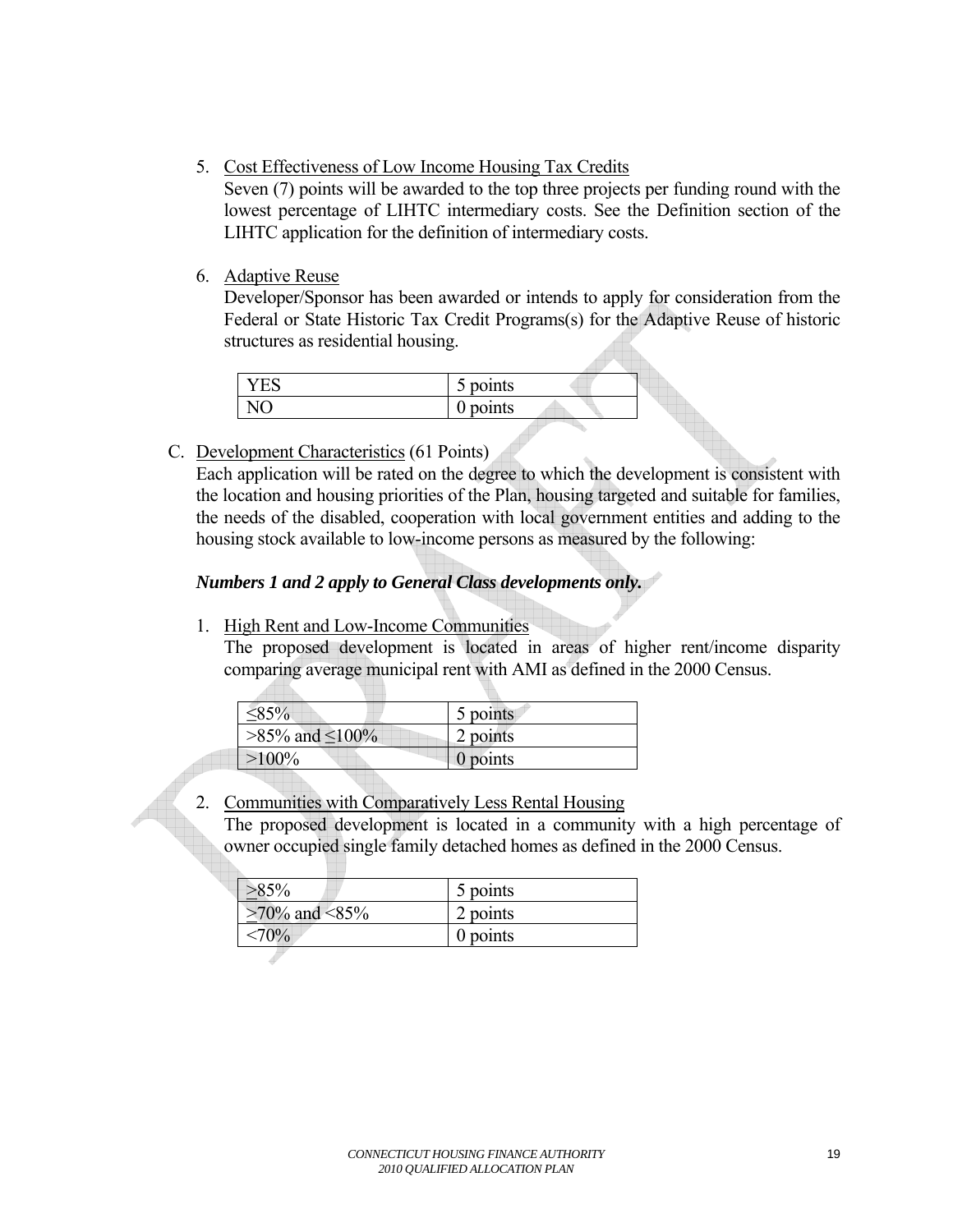# 3. Part of a Formal Plan for Redevelopment

The proposed development is part of and consistent with a municipally approved redevelopment plan or NRZ, either of which designates a specific targeted geographic area.

| ٠ |                      |                        |  |
|---|----------------------|------------------------|--|
|   | NRZ or Other         |                        |  |
|   | Municipally Approved |                        |  |
|   | Plan                 | 4 points               |  |
|   | In a QCT location    | 2 10 points additional |  |

### 4. Housing Targeted for Large Families Points will be awarded based on the percentage of total units with three or more bedrooms.

| 10 points       |
|-----------------|
| 7 points        |
| 5 points        |
| 2 points        |
| $\theta$ points |
|                 |

5. Housing Targeted to and Suitable for Families with Children

Points will be awarded based on the percentage of total units with two bedrooms.

| $\geq$ 60%          | 10 points |
|---------------------|-----------|
| $\geq$ 30% and <60% | 5 points  |
| $<$ 30%             | 0 points  |
|                     |           |

6. Effort to Address Needs of the Disabled

Points will be awarded based on the percentage of total units certified by the architect to be designed as handicapped accessible. Developers must certify to specifically target and set-aside these units for persons with disabilities and actively market units to disabled individuals on waiting list at local facilities.

|   | 5 points    |
|---|-------------|
| υ | points<br>ັ |

7. Cooperation with Government Authority

Site is being obtained through cooperation (i.e. land donation, \$1.00 ground lease) with a State or local governmental authority. The State or local governmental authority, or any affiliated entity, shall not have an interest in the development owner.

|              | ⌒<br>points<br>J |
|--------------|------------------|
| $\mathbf{M}$ | points           |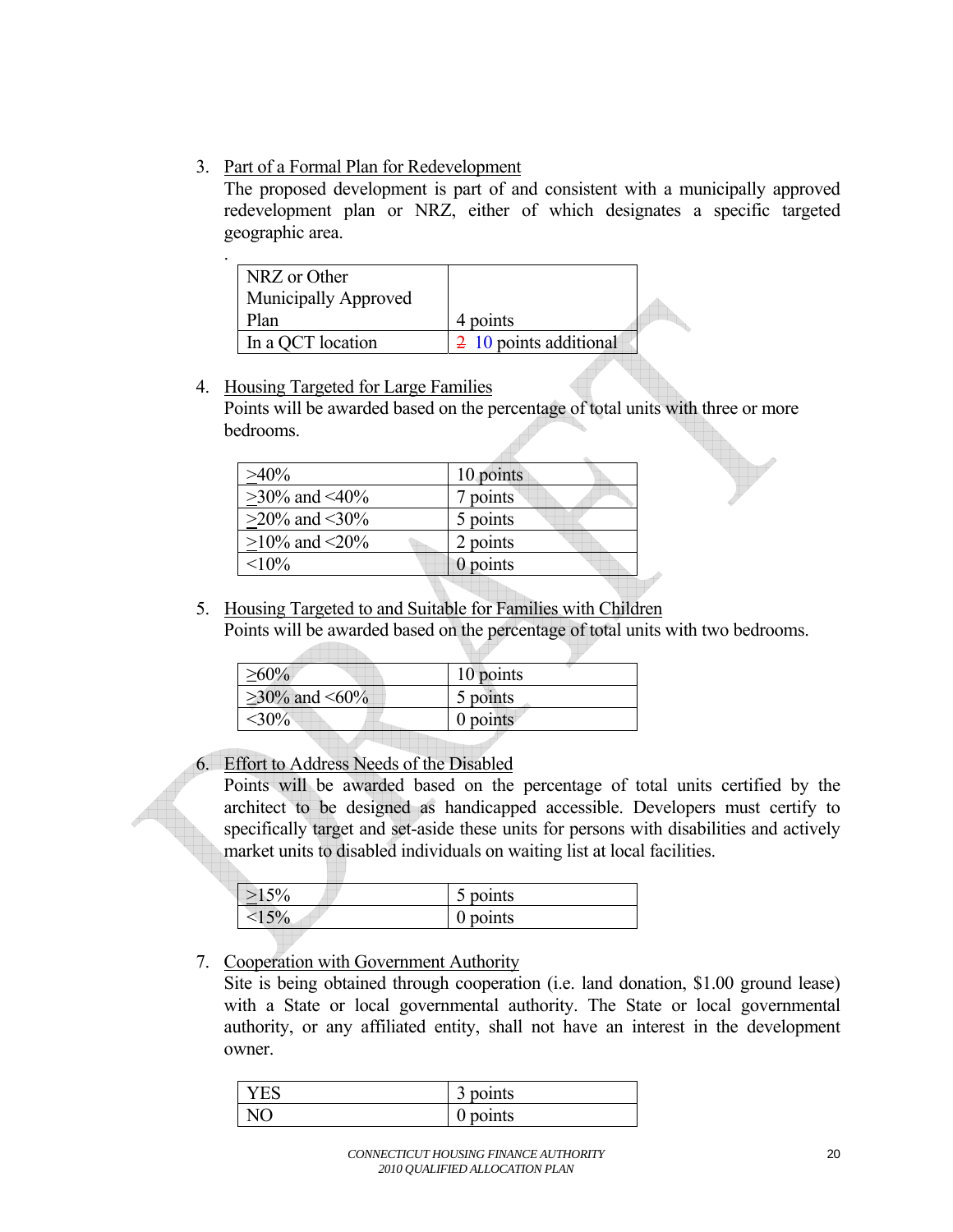#### 8. Priority Locations

The proposal is rehabilitation in municipalities with Regional Centers as defined in the C  $\&$  D Policies Plan as amended or is new construction in the following municipalities:

| Andover             | Cornwall           | Hebron                 | North Stonington | Warren     |
|---------------------|--------------------|------------------------|------------------|------------|
| Avon                | Coventry           | Kent                   | Old Lyme         | Waterford  |
| <b>Barkhamsted</b>  | Darien             | Killingworth           | Old Saybrook     | Watertown  |
| <b>Beacon Falls</b> | Durham             | Lebanon                | Orange           | Weston     |
| Berlin              | <b>East Granby</b> | Ledyard                | Oxford           | Westport   |
| Bethany             | East Haddam        | Lisbon                 | Preston          | Wilton     |
| <b>Bethlehem</b>    | East Lyme          | Lyme                   | Prospect.        | Wolcott    |
| <b>Bolton</b>       | Eastford           | Madison                | Redding          | Woodbridge |
| Bozrah              | Easton             | Marlborough            | Ridgefield       | Woodbury   |
| <b>Bridgewater</b>  | Essex              | Middlebury             | Roxbury          | Woodstock  |
| <b>Brookfield</b>   | Fairfield          | Middlefield            | Salem            |            |
| <b>Burlington</b>   | Franklin           | Monroe                 | Scotland         |            |
| Canaan              | Glastonbury        | Morris                 | Sharon           |            |
| Canton              | Goshen             | New Canaan             | Sherman          |            |
| Chaplin             | Granby             | New Fairfield          | Simsbury         |            |
| Cheshire            | Guilford           | New Hartford           | South Windsor    |            |
| Chester             | Haddam             | Newtown                | Southbury        |            |
| Clinton             | Hampton            | <b>Norfolk</b>         | Tolland          |            |
| Colebrook           | Hartland           | North Branford         | Trumbull         |            |
| Columbia            | Harwinton          | North Haven            | Union            |            |
|                     |                    |                        |                  |            |
| <b>YES</b>          |                    | $\frac{2}{5}$ 4 points |                  |            |
| NO <sub></sub>      |                    | points<br>0            |                  |            |

 9. Incentive housing development as defined by the Home Connecticut Statute Public Act 07-4 §38(7).

|  | 5 points |
|--|----------|
|  | 0 points |

# D. Responsible Growth ( 29 Points)

Each application will be rated and ranked on the degree to which the development is consistent with the C&D Plan definition of Smart Growth as measured by the following:

1. Transit oriented developments as defined in the June Special Session, Public Act No. 07-7 of the Connecticut General Assembly "Transit Oriented Development" means the development of residential, commercial and employment centers within one-half mile or walking distance of public transportation facilities, including rail and bus rapid transit services, that meet transit supportive standards for land uses, built environment densities and walkable environments, in order to facilitate and encourage the use of those services. For

10 points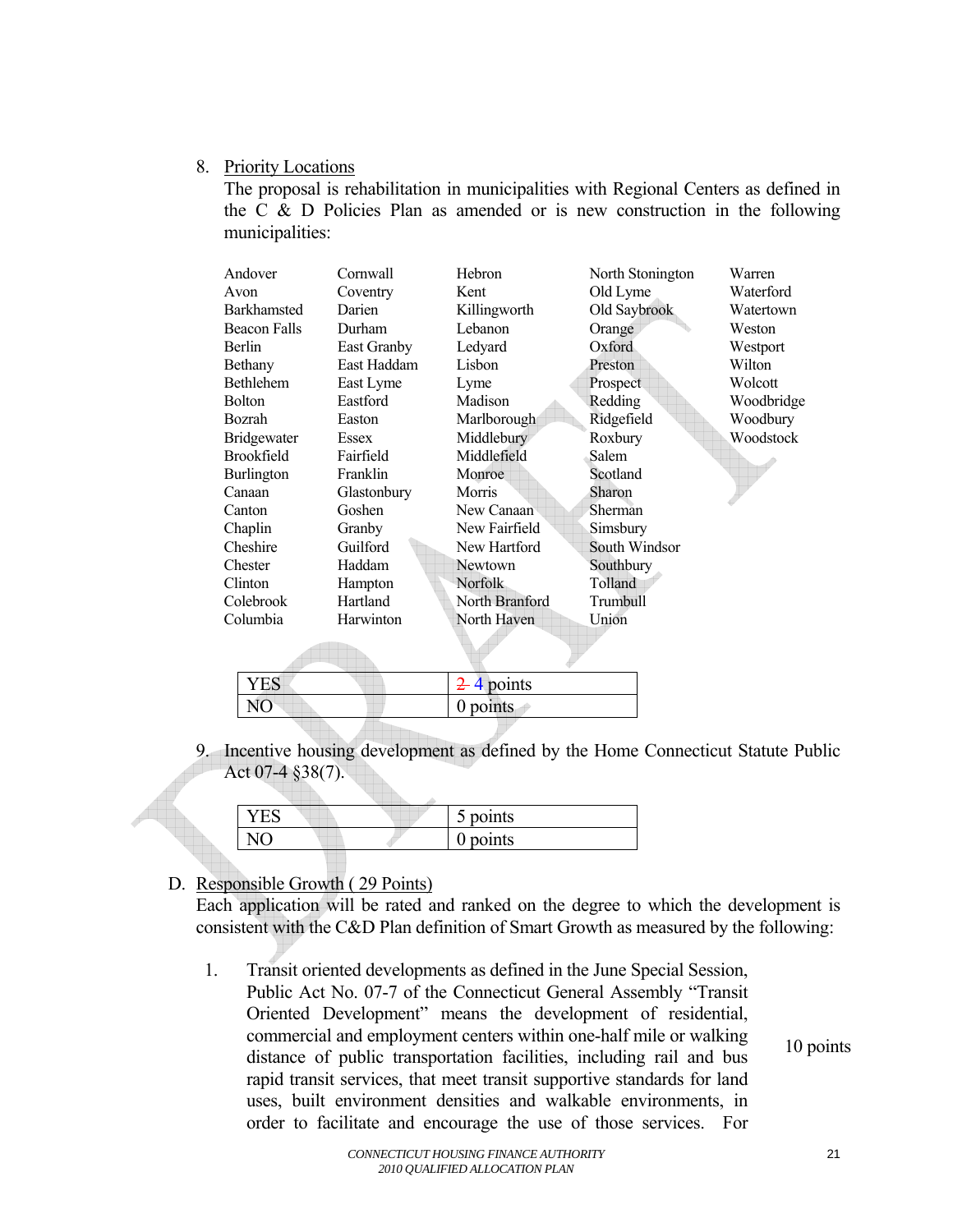|                | purposes of awarding points, this category may include any form of<br>public transportation, provided that activities contiguous to the<br>project include appropriate transportation improvements, i.e. bus<br>shelters, bus pull offs, bus schedule coordination, etc. Project should<br>promote or enhance alternatives to private automobile transportation.                                                         |          |
|----------------|--------------------------------------------------------------------------------------------------------------------------------------------------------------------------------------------------------------------------------------------------------------------------------------------------------------------------------------------------------------------------------------------------------------------------|----------|
| 2.             | Site is located within one-quarter $(0.25)$ mile from a town center or<br>rural community center with a full-service grocery store, bank, etc.<br>for those developments not located in a transit oriented development.                                                                                                                                                                                                  | 2 points |
| 3 <sub>1</sub> | Sidewalks adjacent to multi-family buildings or throughout scattered<br>site projects that connect to sidewalks in surrounding area and should<br>have a pedestrian crossing within 500 feet of any residential structure<br>that is part of the project. Project supports and enhances adjacent<br>Project takes advantage of municipal zoning<br>mixed land uses.<br>density credits and/or mixed use zoning overlays. | 2 points |
| 4.             | Project can be served by existing public utility service.                                                                                                                                                                                                                                                                                                                                                                | 2 points |
| 5.             | Public park or community recreation center within one-quarter $(0.25)$<br>mile.                                                                                                                                                                                                                                                                                                                                          | 2 points |
| 6.             | Project renovates or includes the rehabilitation of a building<br>appearing on the National Register of Historic Places, State Register<br>or a designated local historic property.                                                                                                                                                                                                                                      | 2 points |
| 7.             | Property located on a public street with maximum speed limit of 25<br>mph.                                                                                                                                                                                                                                                                                                                                               | 2 points |
| 8.             | Site is located within one mile of a Rural Community Center.                                                                                                                                                                                                                                                                                                                                                             | 2 points |
| 9.             | Protection/creation of natural resources such as use of density credits<br>to preserve open space, creation of community gardens, pocket<br>parks, retention of existing foliage and use of native vegetation<br>species                                                                                                                                                                                                 | 2 points |
| 10.            | Remediation and/or re-use of existing Brownfield Sites                                                                                                                                                                                                                                                                                                                                                                   | 5 points |

If local maps highlighting project location and features of the surrounding area are not included with an application claiming any of the above points, *NO POINTS WILL BE AWARDED*. Maps must be legible and to scale, and specific distances to local features must be indicated.

E. Sponsorship Characteristics (10 Points)

Each application will be rated and ranked on the degree to which the development is consistent with the sponsorship characteristics as measured by the following: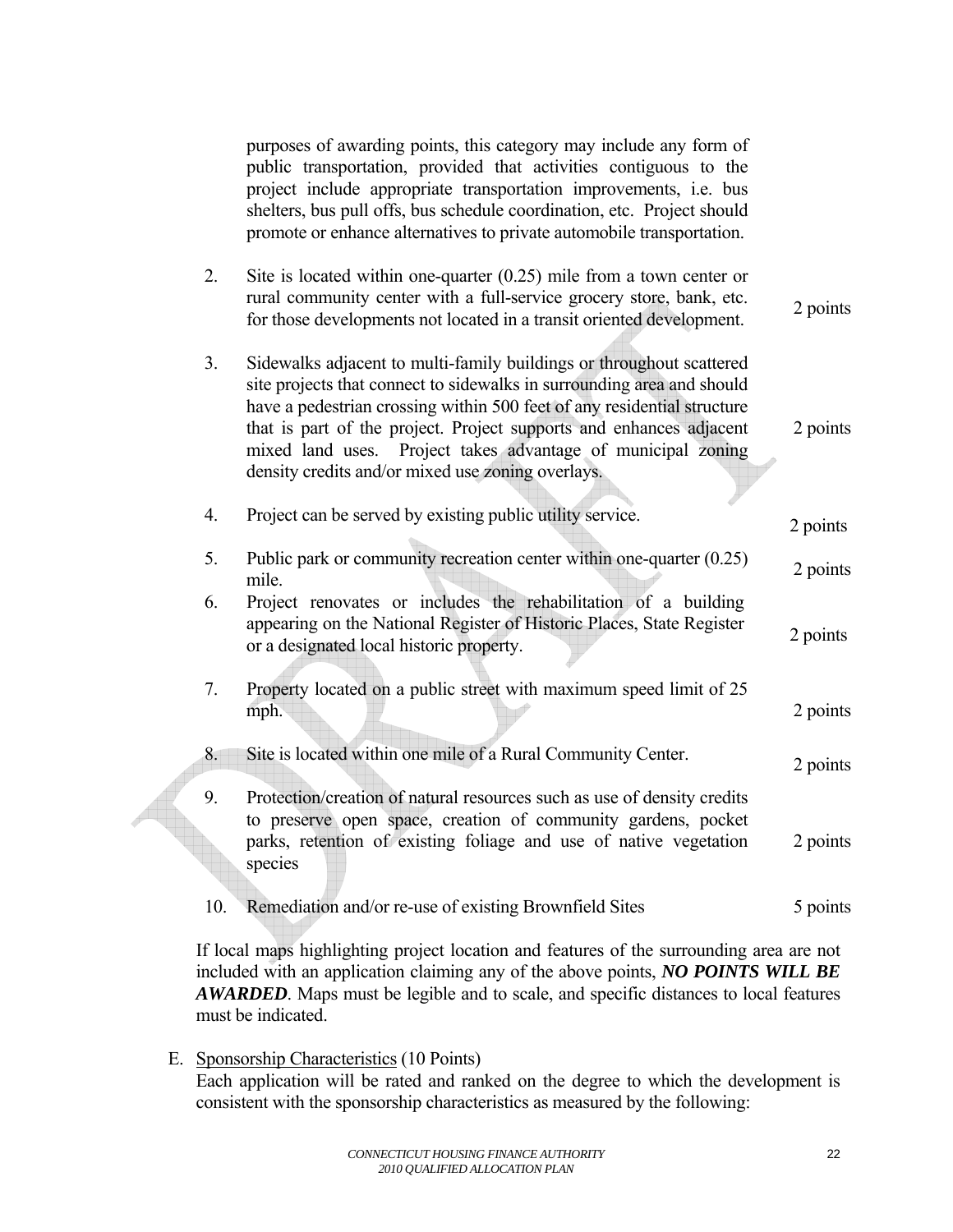# 1. Women and Minority Participation

Women and/or minorities participate in the ownership, development, or management of the project by holding directly a 51 percent or more ownership and voting interest in project ownership, development entity or management firm. For qualified nonprofits, women and/or minorities should hold directly a 51 percent voting interest on the board of directors.

| $\bullet$<br>points<br>ັ |  |
|--------------------------|--|
| ٠<br>$\gamma$ nts<br>ັ   |  |

# 2. Connecticut-Based Businesses

Developer/sponsor is a Connecticut based organization whose principal place of business has been located in the State of Connecticut for a minimum of 3 years.

| $\overline{r}$ $\overline{r}$ $\overline{r}$<br>-<br><b>LAD</b> | $\bullet$<br>points<br>ັ |  |
|-----------------------------------------------------------------|--------------------------|--|
| ∼                                                               | points<br>◡              |  |
|                                                                 |                          |  |

F. Soft Costs, Construction Cost, Design, New Units and Energy Efficiency ( 49 Points) Each application will be rated and ranked on the degree to which the development is consistent with the 2010 Connecticut Housing Finance Authority's *Standards of Design and Construction* (the "Standards") as measured by the following:

# 1. Square Foot Cost Effectiveness

Cost efficient designs and reasonable soft costs, such as developer's fee, acquisition costs and other professional fees, are strongly encouraged. Design solutions are anticipated to be creative and innovative, without compromising the quality of construction, energy efficiency and the durability requirements required by the Standards. Up to 20 points will be awarded to an applicant's score. (Please refer to the Standards for further clarification. Appendix E – CHFA Construction Cost Effectiveness Scoring)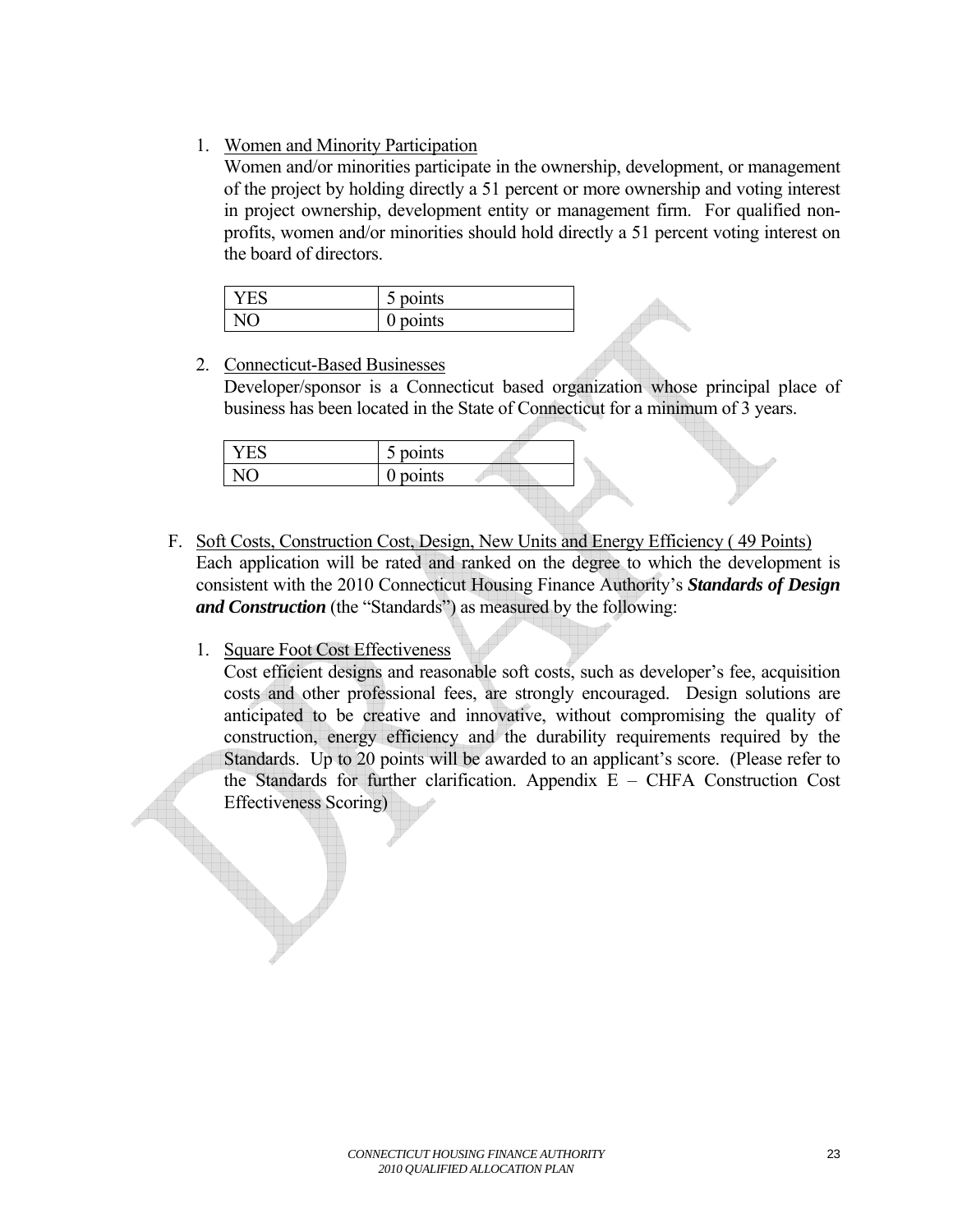2. Completion of Plans and Specifications (Readiness to Proceed)

Points will be awarded for those applicants that have submitted plans and specifications that are in compliance with the Standards and exceed threshold requirements.

| $\geq$ 40% Completion of Plans and Specifications | 3 points |
|---------------------------------------------------|----------|
| $\geq$ 10% Completion of Plans and Specifications | 1 point  |
| $\leq$ 10% Completion of Plans and Specifications | 0 points |

- 3. Developed housing shall meet the energy conservation feature requirements stated in the Standards. Points will be awarded for each of the following additional energy efficiency features. In order to be awarded points, the Energy Conservation Feature Requirements Form attached to the LIHTC application must be completed.
	- a. CRI Green label, low-VOC carpeting, pad and adhesives.

| $\bullet$   |  |
|-------------|--|
| point       |  |
|             |  |
| points<br>v |  |
|             |  |

b. High efficiency toilets in each living unit.

| $\bullet$<br>point |  |
|--------------------|--|
| points<br>U        |  |

c. Energy star ceiling fans in all bedrooms and living rooms; whole house fan or an economizer cycle on building HVAC systems.

| point      |
|------------|
| $0$ points |

d. High performance triple-glazed windows.

|  | points |  |
|--|--------|--|
|  | noints |  |

e. Site designed to retain, infiltrate and/or treat the first ½" of rainfall in a 24-hour period.

| $\bullet$<br>$\sim$<br>points<br>ٮ |
|------------------------------------|
| ٠<br>points<br>ັ                   |

f. Rooftop, building-integrated or landscape-integrated photovoltaic electrical generation system(s).

| ٠<br>◠<br>points |
|------------------|
| ٠<br>points      |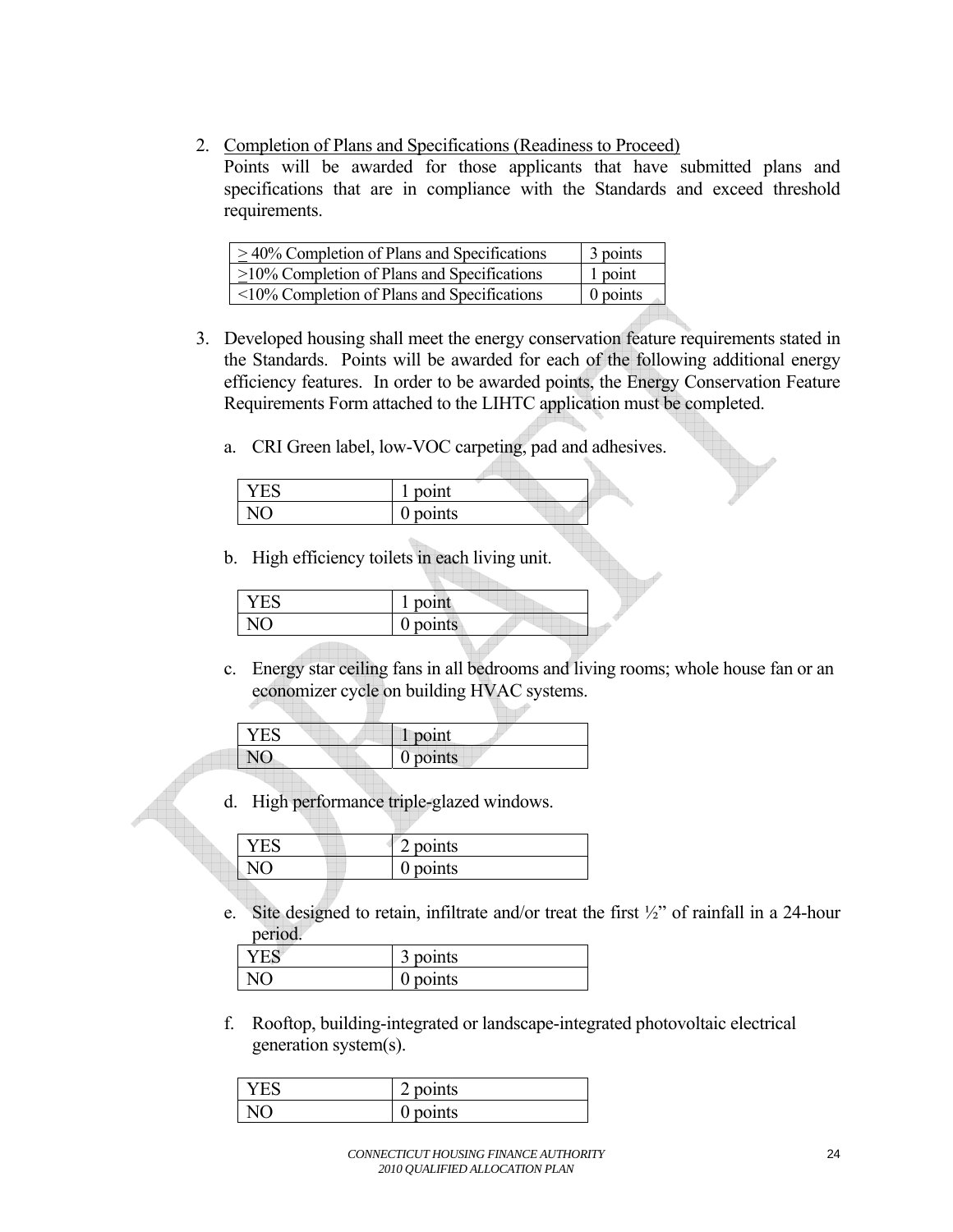g. Energy Star qualified geothermal HVAC system.

| ٠<br>$\rightarrow$<br>points |
|------------------------------|
| ınts<br>ັ                    |

4. Design elements should preserve and/or create the traditional characteristics of communities in accordance with the Standards.

| ۰<br>⌒<br>points |  |
|------------------|--|
| oints<br>ັ       |  |

5. Termite-resistant Materials Use termite-resistant materials in areas known to be infested. (See Standards Section 02360)

| Y ES | points     |  |
|------|------------|--|
|      | $0$ points |  |

6. Adds New Housing Units

Adds to the stock of housing available to low-income persons through qualified new construction or the rehabilitation of previously unoccupied units in existing structures. Points will be prorated based on the number of new units provided for occupancy if less than all units.

| <b>MAXIMUM</b> | 10 points |
|----------------|-----------|
| NO             | 0 points  |
|                |           |

G. Enriched Housing and Community Environment (45 Points)

Each application will be rated and ranked on the degree to which the development is consistent with enriched housing and community environment as measured by the following:

- 1. The following must be evidenced by a specific line item in the operating budget and a document such as a letter of intent, memorandum of understanding or contract for services with a third party highlighting the funding source.
	- a. On-site education opportunities and employment opportunities for residents. (i.e. GED Program, parenting classes, etc.)

| $\bullet$<br>$\sim$<br>points |
|-------------------------------|
| points                        |

*CONNECTICUT HOUSING FINANCE AUTHORITY 2010 QUALIFIED ALLOCATION PLAN*  b. Daycare facility on-site with State-certified, full-time staff.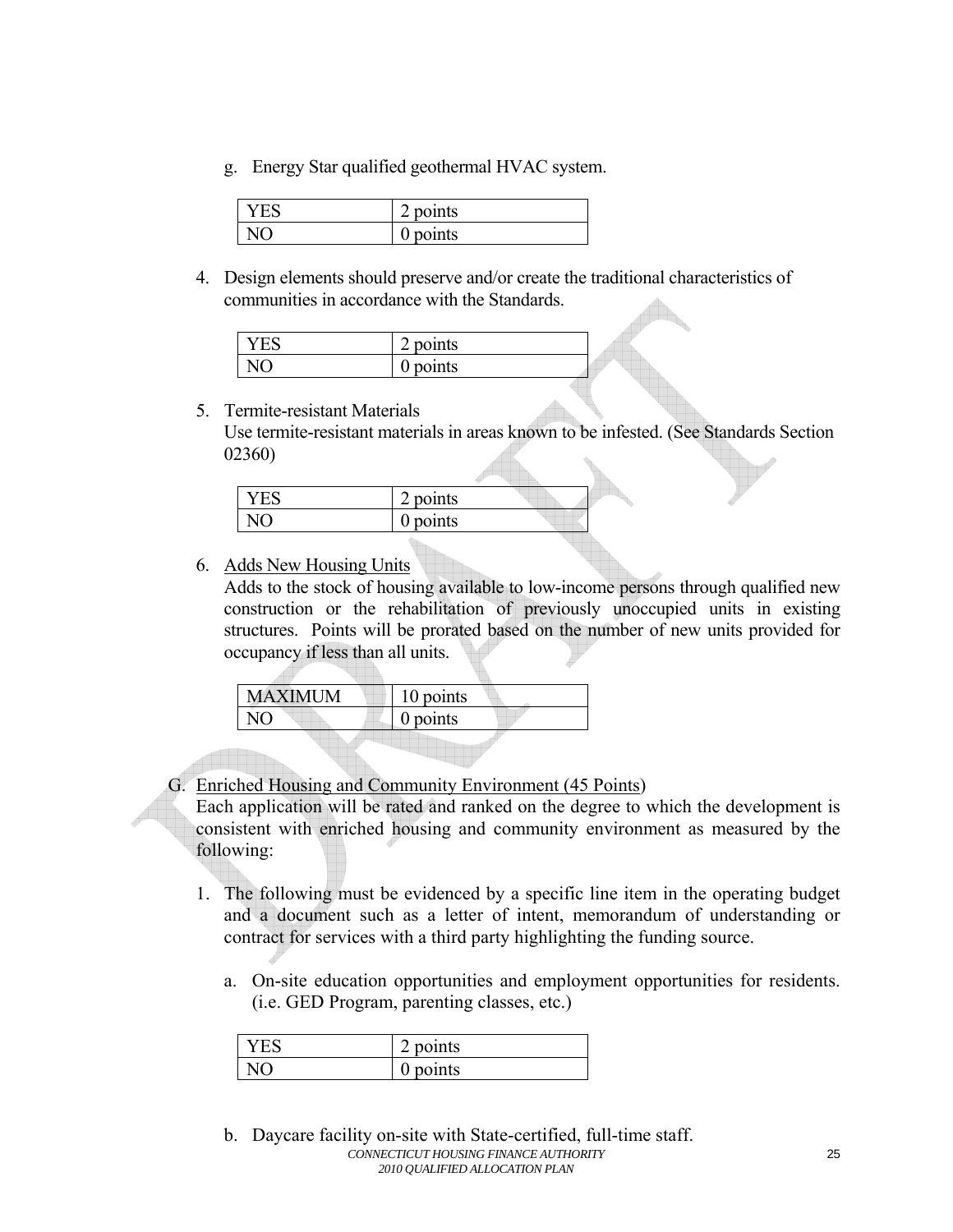| ∕ ⊨ ∿ | points      |
|-------|-------------|
|       | points<br>v |

c. On-site resident services coordinator, working a minimum of 20 hours per week.

| $\bullet$<br>≘∩ınts<br>ັ    |
|-----------------------------|
| ۰<br>nte —<br>ື<br>$\cdots$ |

2. The following must be evidenced by a certification by the architect stating any of the following:

On-site computer room with free internet access and a minimum of two brand new computers at time of construction.

| $\bullet$<br>point  |  |
|---------------------|--|
| $\bullet$<br>points |  |

- 3. The following must be evidenced by a certification from the owner stating any of the following:
	- a. Community meeting space on-site and planned resident activities. (i.e. Resident social event, exercise classes, health and wellness services, etc.)

| points     |
|------------|
| $0$ points |
|            |

b. Complex provides door-to-door transportation to nearby shopping centers/areas of employment. May include community transportation services that stop at the complex. Please note that public transportation referenced in the Responsible Growth category is NOT included in this category.

| point  |
|--------|
| points |

4. Job Training Program

Developer provides job training opportunities in the building trades during development via an established State or local job training program or initiative.

| ٠<br>points<br>ັ |
|------------------|
| oints<br>v       |

Please note that training provided in this item will not be eligible under HUD Section 3 Hiring.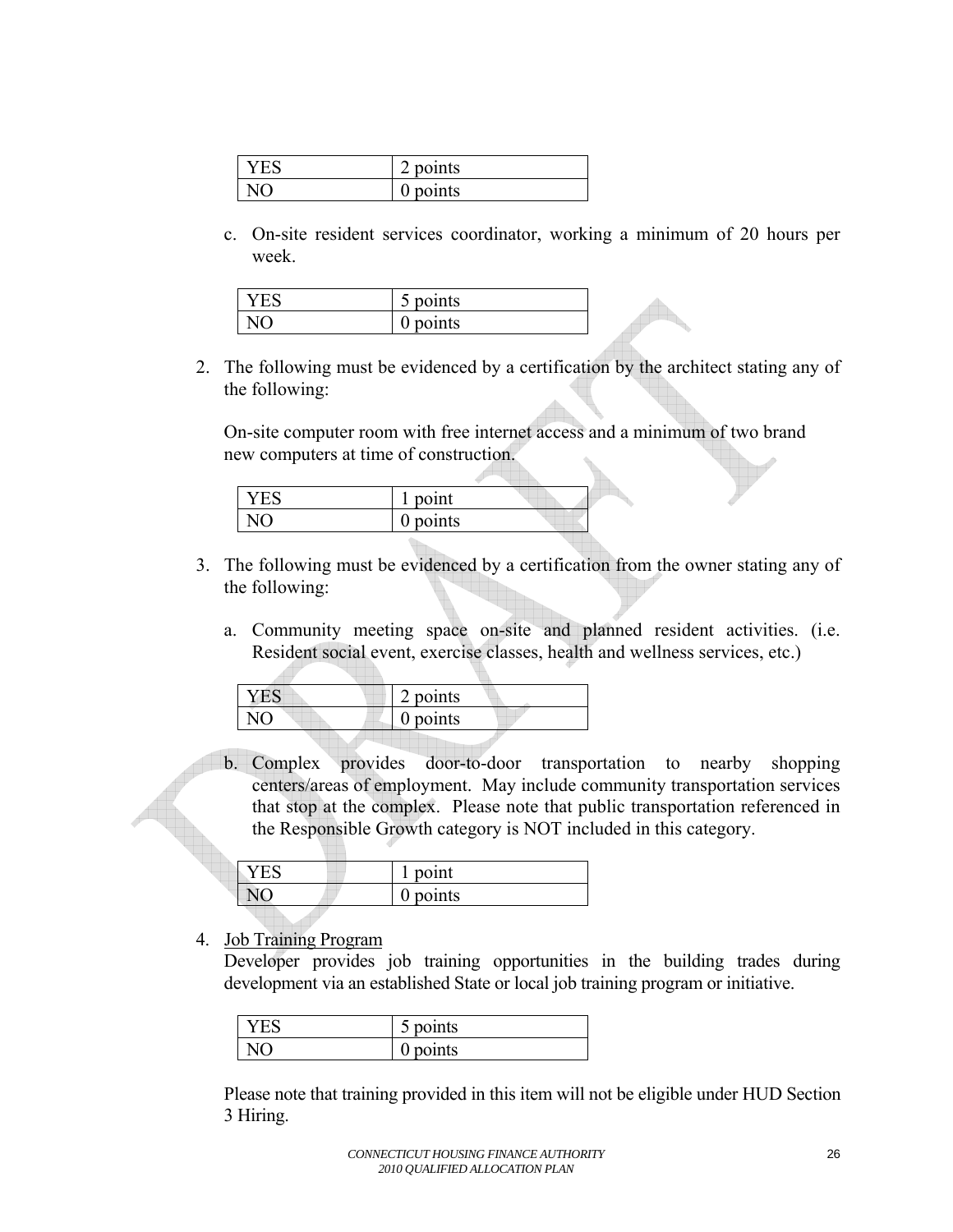## 5. HUD Section 3 Hiring

Points will be awarded based on documentation of HUD Section 3 status of business concerns or residents as defined by the HUD Section 3 guidelines attached to the LIHTC Application.

a. Developer provides evidence to subcontract with a HUD Section 3 business concern.

| $\bullet$<br>points<br>ັ |  |
|--------------------------|--|
| $\nu$ nts<br>ັ<br>.      |  |

b. Developer provides evidence of a commitment from an employer which is not a member of the development team to create new jobs for HUD Section 3 residents.

| 5 points |  |
|----------|--|
| points   |  |

# 6. Supportive Housing

a. Points will be awarded based on documentation of supportive services being received from a specified funding source(s). Documentation for the type of supportive services will include but is not limited to the type of services outlined in the Supportive Housing Quality Assurance Monitoring Program Guidelines attached to the LIHTC application. Points will be awarded based on the percentage of total units designated as supportive housing units.

| $\frac{10}{6}$ | 5 points |
|----------------|----------|
|                | points   |

b. Supportive Housing for Those At-risk or Chronically Homeless

Points will be awarded based on documentation from shelter or service providers that a number of units from the total set aside for supportive housing will be made available specifically to individuals or families who are chronically homeless. These points will be awarded only to applications that have met or exceeded the 10% unit level established in 6.a., above. Documentation on the *Homeless Verification Form* attached to the LIHTC application must be provided. This documentation supplements the documentation of supportive services being committed to the proposed development from a specified funding source(s) described in paragraph 6.a. above. Points will be awarded based on the

percentage of total supportive housing units designated as supportive housing for the chronically homeless.

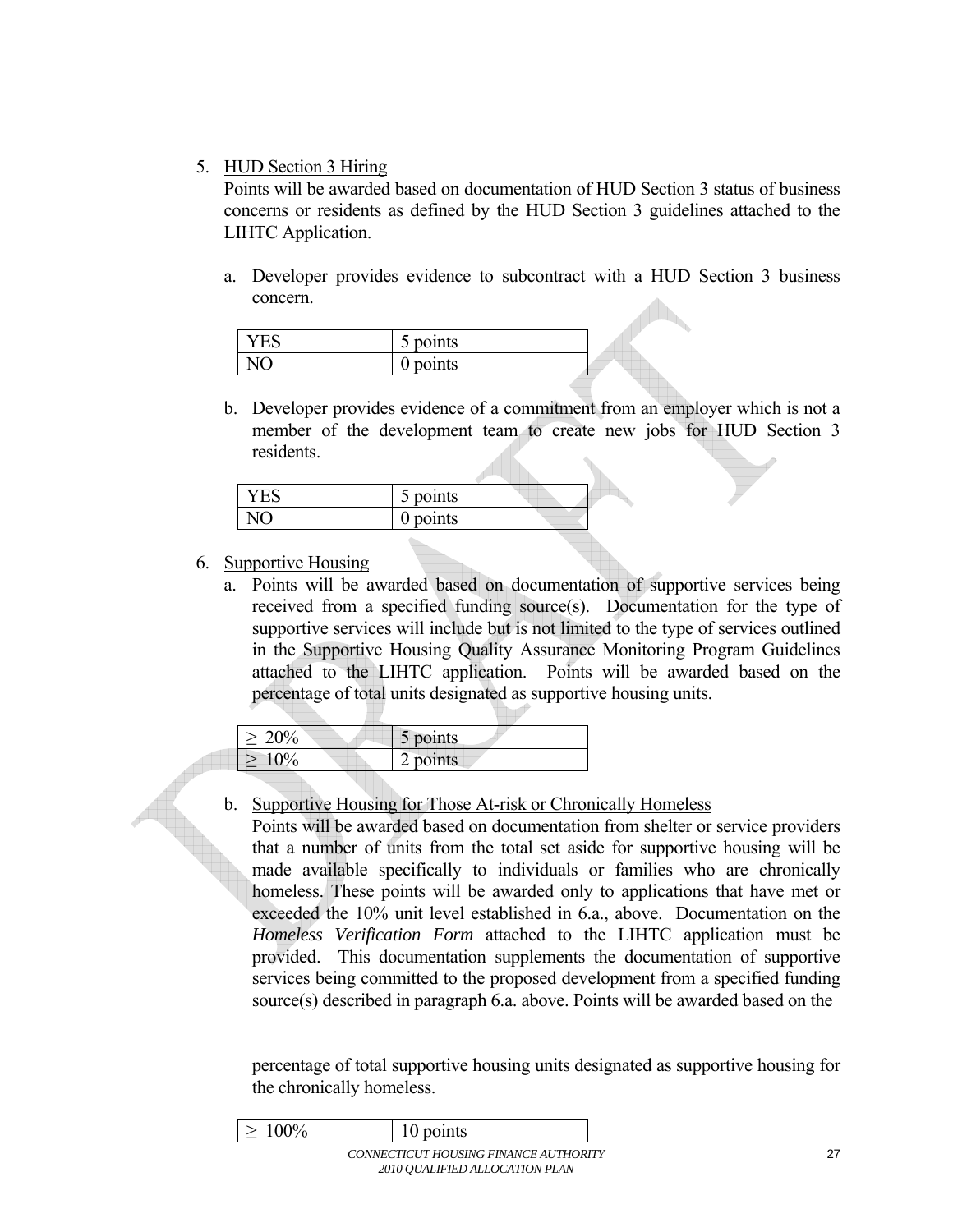| $50^{\circ}$ | $\bullet$<br>points d |
|--------------|-----------------------|
| 'n<br>ں ت    | points                |

7. Universal design features in at least one-half of the proposed living units. Please refer to the Standards for further clarification.

| $\bullet$<br>$-1 - 1 - 1$<br>44<br>- |
|--------------------------------------|
| $\bullet$<br>ັ                       |

8. Non-smoking buildings or portions of buildings.

| $\bullet$<br>point |  |
|--------------------|--|
| points<br>ັ        |  |

#### H. Special Class I Points (30 Points)

Each application within Special Class I will be rated and awarded points. These points will be added to the application's score only for the purpose of ranking within Special Class I. If an applicant does not receive an award under Special Class I and is considered under a General Class, the additional points awarded in this section shall not be included for the purpose of ranking within the General Class.

#### 1. Preservation of Units

The proposed application does not result in a net loss of units after revitalization. Please refer to the application for further instructions.

| 10 points  |
|------------|
| $0$ points |
|            |

#### 2. Displacement of Current Residents

Points will be awarded if the units after revitalization are affordable to the same profile of household incomes as current residents, so that no permanent displacement of current residents is required for reasons of affordability. Please refer to the application for further instructions.

| No displacement | 10 points |
|-----------------|-----------|
| Displacement    | 0 points  |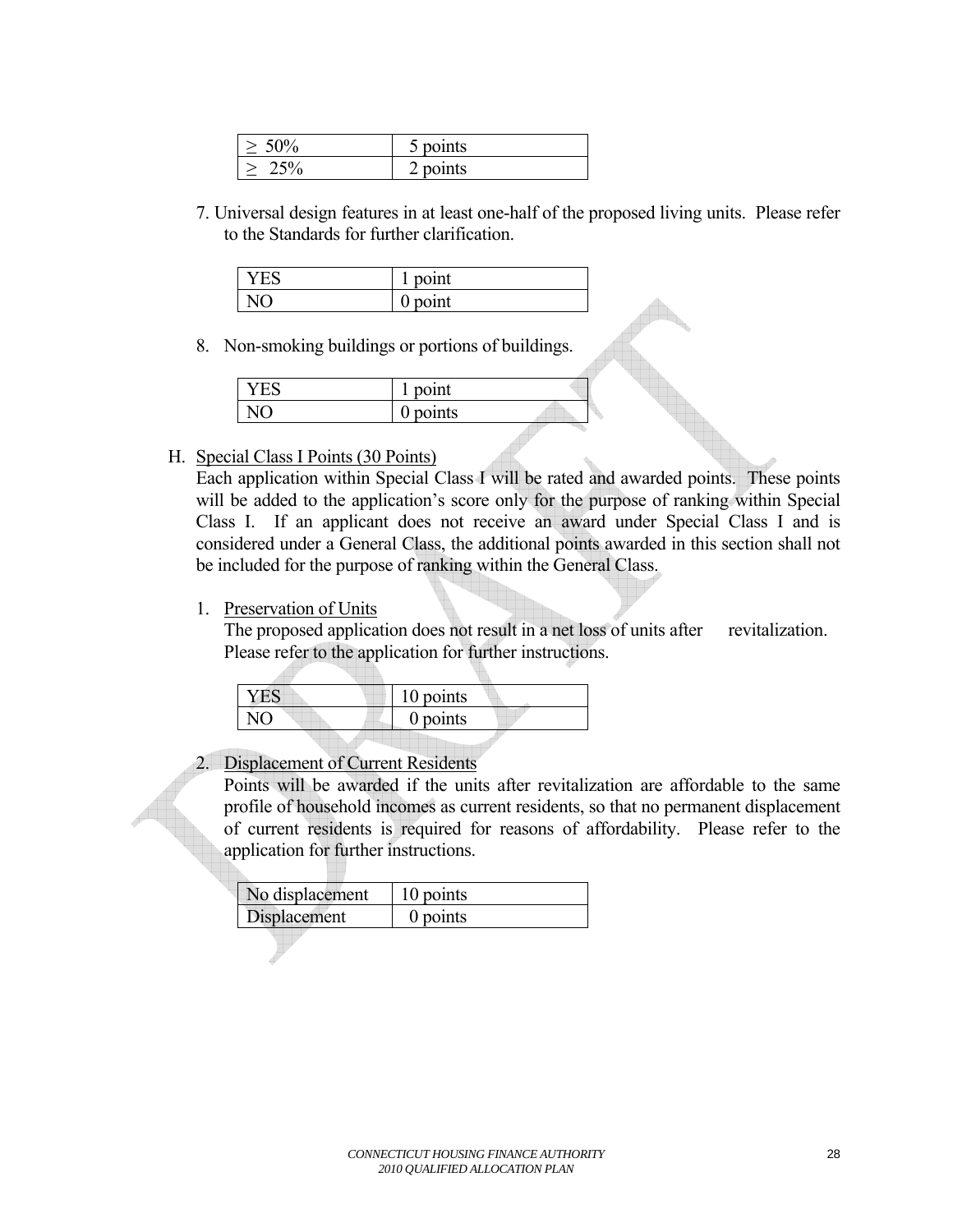# <span id="page-28-0"></span>3. Resident Participation

The sponsor has and will continue to assure meaningful resident participation in the planning and implementation process. Please refer to the application for further instructions.

| '⊢' | points<br>1 V |
|-----|---------------|
|     | points<br>v   |

#### VI. Ranking on Required Federal Priorities (20 Points)

The point total for each application within its Allocation Priority Class will constitute the application's "Base Score." Additional points will then be added to each application's Base Score according to the Federally mandated priorities described below.

### A. Degree of Low-Income Service

All applications in each Allocation Priority Class will be ranked from lowest to highest according to the percent by which weighted average rents for qualified households falls below the maximum allowable for such households. Up to 10 points will be assigned to each application within each Allocation Priority Class according to the application's rank with respect to the other applications in its Allocation Priority Class, and these points will be added to the application's Base Score, as described above.

## B. Length of Low Income Service Period

All applications in each Allocation Priority Class will be ranked from lowest to highest according to the number of years, if any, that the low-income units in the proposed development will be committed by an Extended Low-Income Housing Commitment to low income occupancy for a period longer than the 30-year extended use period required by the Code. Up to 10 points will be assigned to each application within each Allocation Priority Class according to the application's rank with respect to the other applications in its Allocation Priority Class, and these points will be added to the application's Base Score, as described above. An application's cumulative point total following addition of the points attributable to these Federally mandated criteria will determine its final ranking within its Allocation Priority Class.

# **3. PROJECTS FINANCED WITH TAX-EXEMPT BONDS**

# I. Federal Statutory Requirements

To the extent projects are financed with the proceeds of tax-exempt bonds subject to the annual volume cap limitation under Section 146 of the Code, such projects may receive LIHTCs without receiving an allocation from the Authority. If fifty percent (50%) or more of the aggregate basis of a project (including land) is financed with the proceeds of such taxexempt bonds, the entire project is eligible for tax credits based on its qualified basis without receiving an allocation of credits from the Authority. However, tax-exempt bond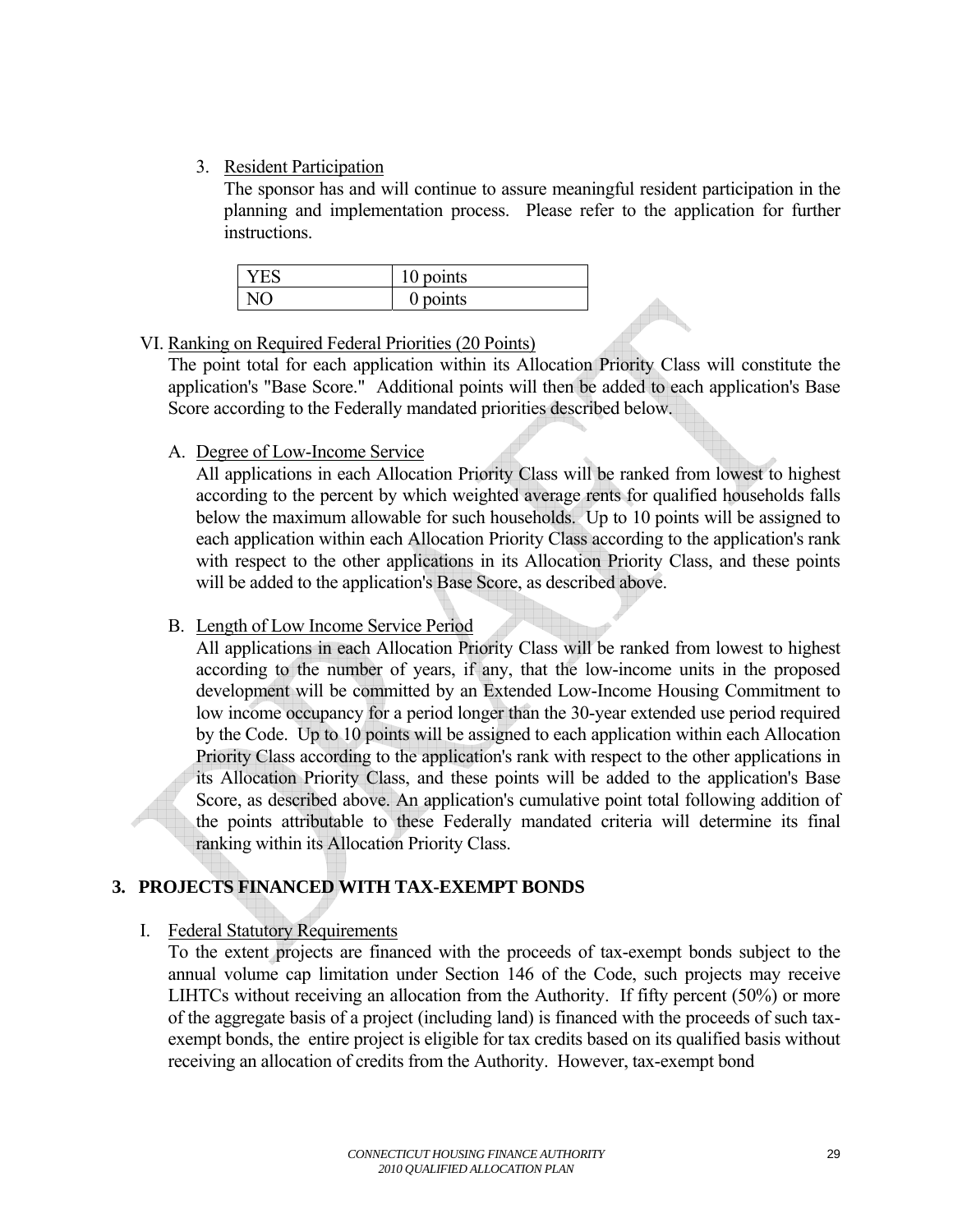<span id="page-29-0"></span>financed projects must, nevertheless, satisfy all the requirements for allocations under the Plan.

#### II. Threshold Criteria

Tax-exempt bond financed projects must meet the threshold criteria set forth in Section 2.II above.

#### III. Underwriting Criteria

Tax-exempt bond financed projects must also meet the underwriting criteria adopted from time to time by the State Bond Commission for multifamily rental housing financed with bonds issued pursuant to an allocation of volume cap authority approved by the State Bond Commission.

### IV. Credit Limitation

Tax-exempt bond financed projects are also subject to the limitation on the amount of credits available to a project contained in Section  $42(m)(2)(A)$  of the Code.

# **4. TAX CREDIT COMPLIANCE MONITORING PLAN**

### I. Introduction

Section  $42(m)(1)(B)(iii)$  of the Code requires that a qualified allocation plan provide a procedure that the agency (or an agent or other private contractor of such agency,

"Authorized Delegate") will follow in monitoring for noncompliance with the provisions of Section 42 and in notifying the IRS of such noncompliance which the agency may become aware of.

The compliance monitoring process will determine if a project is in compliance with the requirements of the LIHTC Program pursuant to Section1.42-5 of the Treasury Regulations. The Authority's monitoring process is outlined in the Low-Income Housing Tax Credit Compliance Manual, which can be downloaded from the "Authorized Delegate's" website. Please refer to the Compliance Manual for detailed monitoring information. The Authority's compliance monitoring requirements apply to all tax credit projects including those financed with tax-exempt bonds.

In January, 2007, the Internal Revenue Service (IRS) published the LIHTC 8823 Guide for State Housing Credit Agencies. The Guide includes instructions for completing Form 8823 and guidelines for determining noncompliance and reporting dispositions. The purpose of the Guide is to standardize the treatment of non-compliance issues.

If an owner fails to comply with the requirements of the Code and the Regulations promulgated thereunder, the Authority will notify the IRS of such noncompliance by filing Form 8823. See Section VI, below.

The owner and management agent must attend the Authority's Tax Credit Compliance Monitoring Conference a minimum of six months prior to the date the first building of a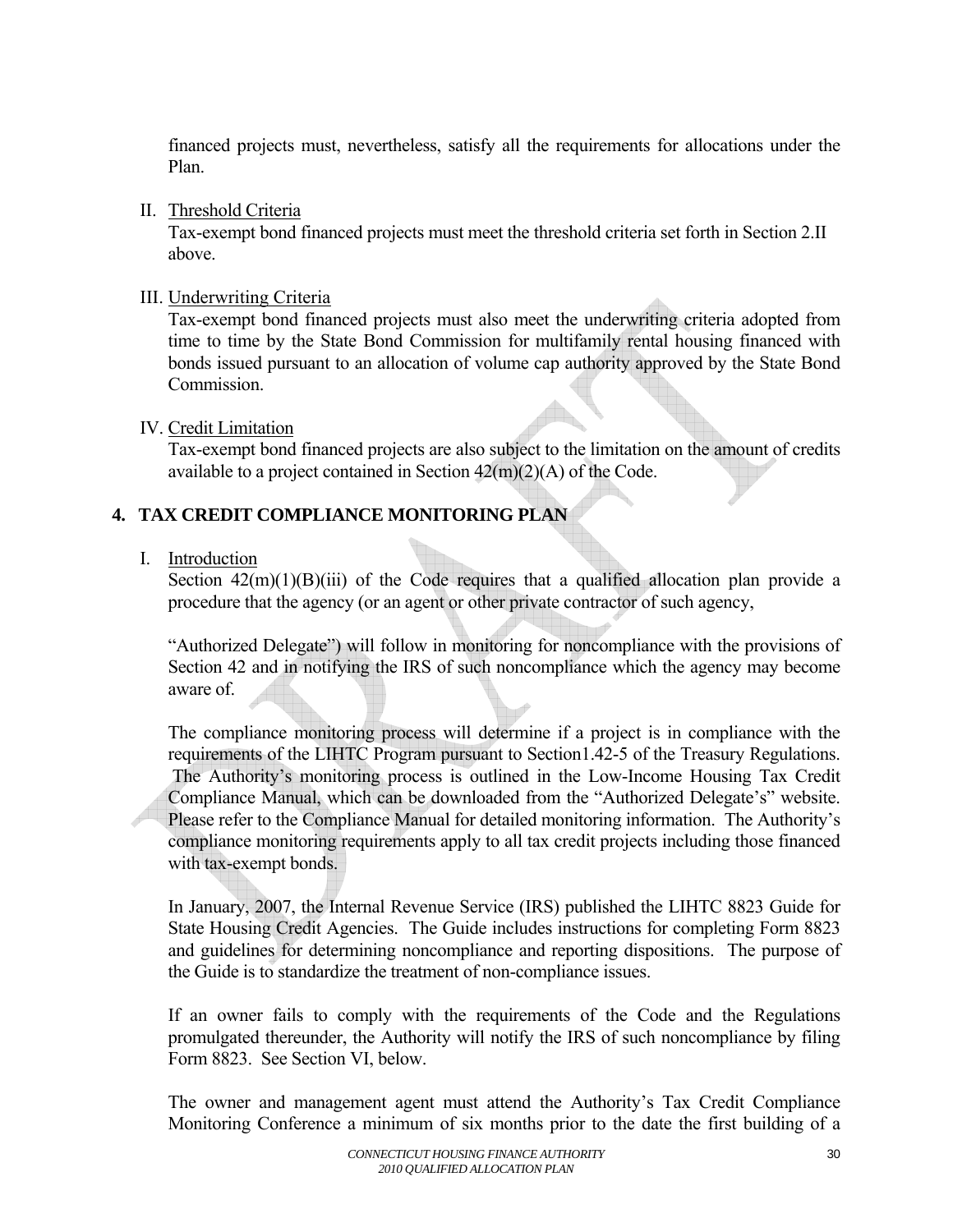<span id="page-30-0"></span>project is expected to place in service. The owner/agent is required to contact the Authority in writing prior to such placed in service date to arrange a pre-occupancy meeting with the Authority. Form(s) 8609 may not be issued unless both the owner and agent attend this conference.

## II. Management Experience

The Authority must approve a prospective management agent prior to the reservation of LIHTC's as required by Section 2.II.L.4.

The management agent listed on the application must be retained by the ownership entity for at least two (2) years after the project completion, unless the agent is guilty of specific nonperformance of duties. Owners must notify the Authority in writing regarding any subsequent change in management. The management agent must have five years of relevant experience and a minimum of one staff person assigned to the property that has tax credit compliance monitoring experience and is certified in tax credit compliance monitoring. Such certification must be from an organization acceptable to the Authority. In lieu thereof, the owner must retain a tax credit compliance monitoring consultant prior to the start of rentup and extending through completion of the first year of the Credit Period. Such consultant must be acceptable to the Authority. Thereafter, the owner may assign a staff person that satisfies the above criteria.

### III. Recordkeeping and Retention

A. Recordkeeping.

The owner of a low-income housing project must keep records for each qualified lowincome building in the project for each year of the 15-year compliance period and the extended use period. These records must include:

- 1. the total number of residential rental units in the building (including the number of bedrooms and square footage of each residential rental unit);
- 2. the percentage of low-income units in the building;
- 3. the rent charged for each residential rental unit in the building (including any utility allowances);
- 4. the number of occupants in each low-income unit, but only if rent is determined by the number of occupants in each unit under Section  $42(g)(2)$  of the Code (as in effect before the amendments made by the Revenue Reconciliation Act of 1989);
- 5. the low-income unit vacancies in the building and information that shows when, and to whom, the next available units are rented;
- 6. the annual income certification of each low-income tenant per unit;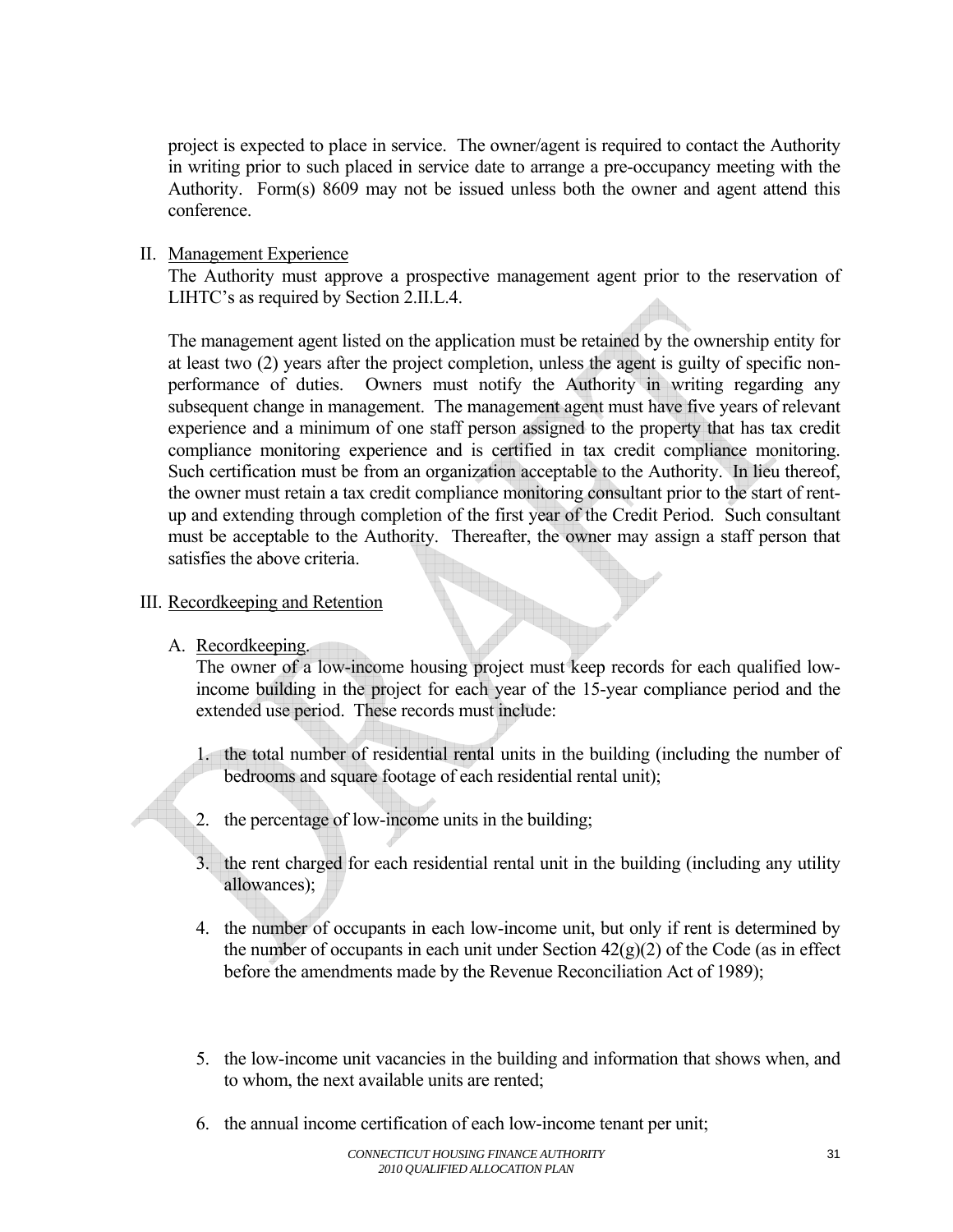- <span id="page-31-0"></span>7. documentation to support each low-income tenant's income certification [Please Note: Tenant income is calculated in a manner consistent with the determination of annual income under Section 8 of the United States Housing Act of 1937 ("Section 8"), not in accordance with the determination of gross income for federal income tax liability. Accordingly, in the case of a tenant receiving housing assistance payments under Section 8, the documentation requirement is satisfied if the public housing authority provides a statement to the building owner declaring that the tenant's income does not exceed the applicable income limit under Section 42(g) of the Code.];
- 8. the eligible basis and qualified basis of the building at the end of the first year of the credit period; and
- 9. the character and use of the non-residential portion of the building included in the building's eligible basis under Section 42(d) of the Code (for example, tenant facilities that are available on a comparable basis to all tenants and for which no separate fee is charged, or facilities reasonably required by the project).
- B. Record Retention.

The owner of a low-income housing project shall retain the records required in subparagraph A of this section for each building in a qualified low-income housing project for at least six years after the due date (with extensions) for filing the Federal income tax return for that year. The original records for the first year of the credit period must be retained for at least six years beyond the due date (with extensions) (21 years) for filing the Federal income tax return for the last year of the compliance period of the building. Duplicate copies of first year files should be kept at an accessible and secure off-site location. Copies may be scanned, retained in a PDF file or recorded on a Compact Disc.

# C. Inspection Record Retention Provision

The owner of a low-income housing project must retain the original local health, safety, or building code violation reports or notices that were issued by a state or local government unit for the Authority's inspection and submit copies with the annual certification. Retention of the original violation reports or notices is not required once the Authority reviews the violation reports or notices and completes its inspection, unless the violation remains uncorrected.

IV. Certification and Review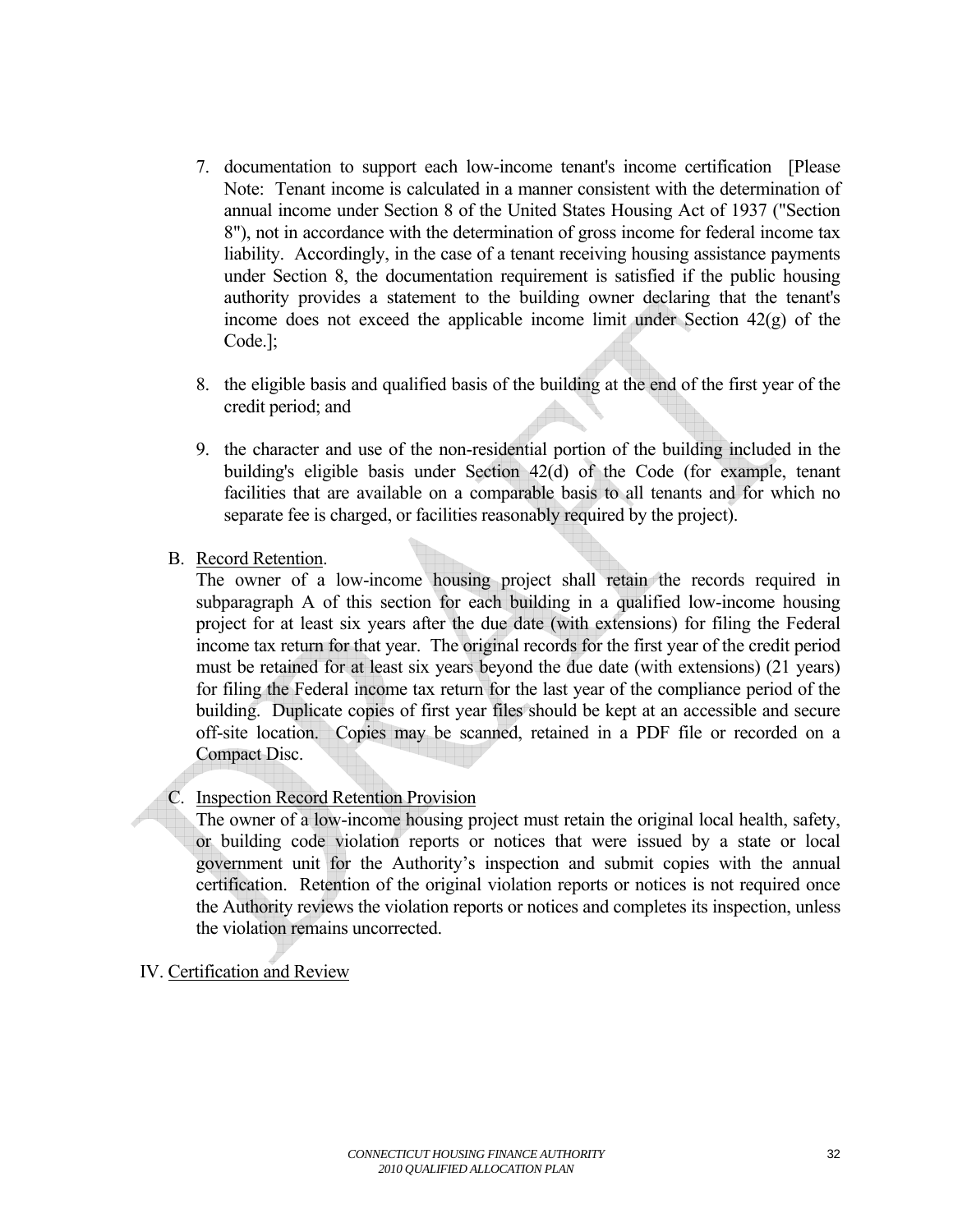## A. Certification

- 1. At least annually, for the entire 15-year compliance period and the extended use period, the owner of a low-income housing project shall certify under penalty of perjury that, for the preceding twelve (12) month period, the project met the requirements of either:
	- a. the 20-50 test under Section  $42(g)(1)(A)$  of the Code; or
	- b. the 40-60 test under Section  $42(g)(1)(B)$  of the Code; and
	- c. if applicable, the 15-40 test under Sections  $42(g)(4)$  and  $142(d)(4)(B)$  of the Code for "deep rent-skewed" projects.
- 2. In addition, at least annually, for the entire 15-year compliance period and the extended use period, the owner of a low-income housing project shall certify under penalty of perjury that:
	- a. there was no change in the applicable fraction, as defined in Section  $42(c)(1)(B)$ of the Code, of any building in the project or that there was a change, a description of that change;
	- b. the owner has received an annual low-income certification from each lowincome tenant and documentation to support that certification; or in the case of a tenant receiving Section 8 housing assistance payments, the appropriate statement from a public housing authority as defined hereinafter;
	- c. each low-income unit in the project is rent restricted under Section  $42(g)(2)$  of the Code;
	- d. all units in the project were for use by the general public, including the requirement that no finding of discrimination under the Fair Housing Act occurred for the project. A finding of discrimination includes an adverse final decision by the Secretary of the Department of Housing and Urban Development (HUD), an adverse final decision by a substantially equivalent state or local fair housing agency, or an adverse judgment from a federal court;
	- e. the buildings and low-income units in the project were suitable for occupancy, taking into account Uniform Physical Condition Standards (UPCS), local health, safety and building codes (or other habitability standards), and the State or local government unit responsible for making local health, safety, or building code inspections did not issue a violation report for any building or low-income unit in the project. If a violation report or notice was issued by the governmental unit, the owner must attach a statement summarizing the violation report or notice or a copy of the violation report or notice to the annual certification submitted to the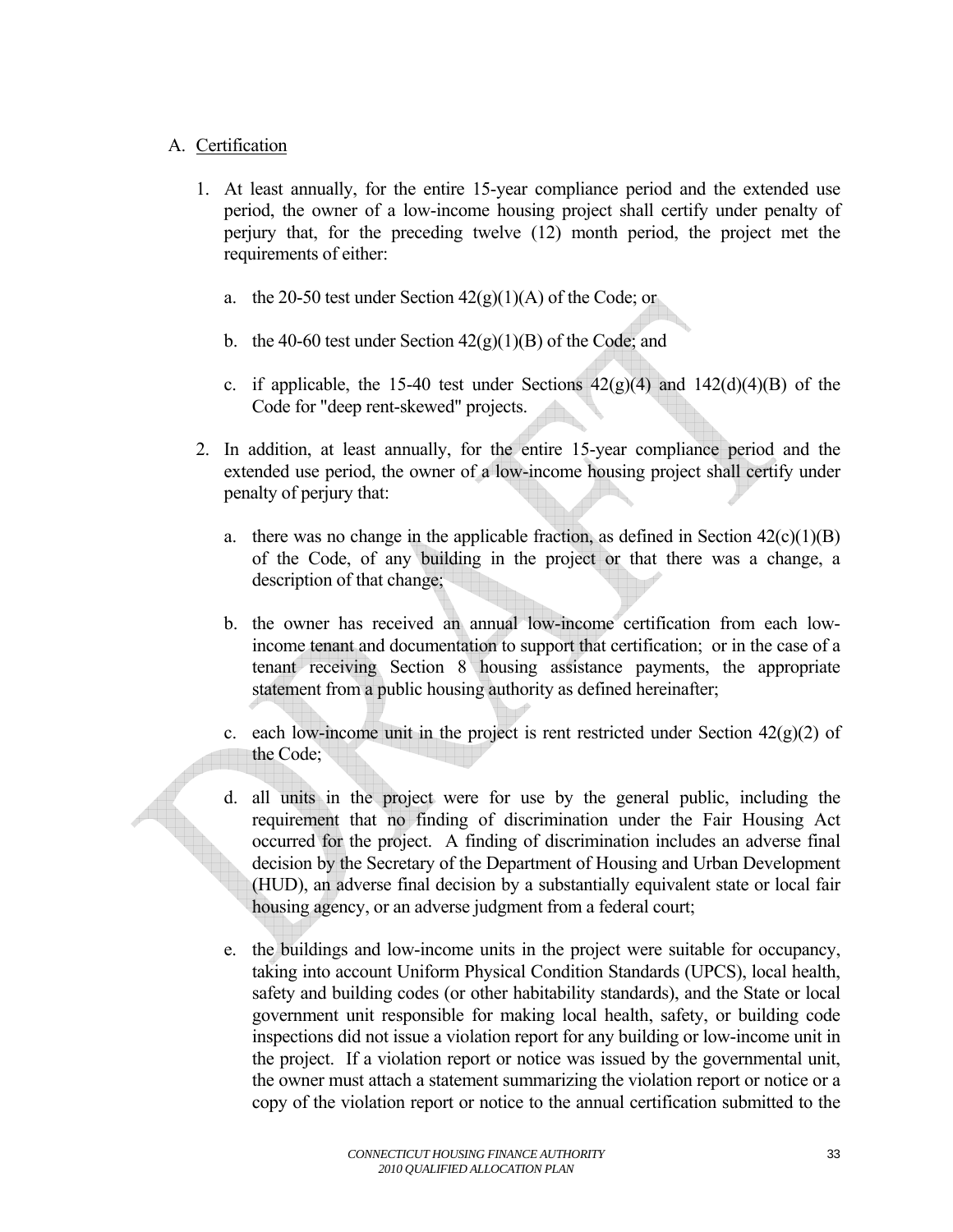Authority. In addition, the owner must state whether the violation has been corrected;

- f. there has been no change in the eligible basis (as defined in Section 42(d) of the Code) of any building in the project, or that there has been a change, and the nature of the change;
- g. all tenant facilities included in the eligible basis under Section 42(d) of the Code of any building in the project, such as swimming pools, other recreational facilities, and parking areas, are provided on a comparable basis without charge to all tenants in the building;
- h. if a low-income unit in the project becomes vacant during the year, reasonable attempts are made to rent that unit to tenants having a qualifying income and, while the unit is vacant, no units of comparable or smaller size are rented to tenants not having a qualifying income;
- i. if the income of tenants of a low-income unit in the project increases above the limit allowed in Section  $42(g)(2)(D)(ii)$  of the Code, the next available unit of comparable or smaller size in the project will be rented to tenants having a qualifying income;
- j. an Extended Low-Income Housing Commitment as described in Section 42(h)(6) of the Code was in effect, including the requirement that an owner cannot refuse to lease a unit in the project to an applicant because the applicant holds a voucher or certificate of eligibility under Section 8 of the United States Housing Act of 1937. Note: This requirement applies to buildings that have received allocations of LIHTCs in 1990 and later years;
- k. all low-income units in the project were used on a non-transient basis (except for transitional housing for the homeless provided under Section  $42(i)(3)(B)(iii)$  or single-room-occupancy units rented on a month-by-month basis under Section  $42(i)(3)(B)(iv);$ 
	- the owner received its credit allocation from the portion of the state ceiling setaside for a project involving "qualified non-profit organizations" under Section 42(h)(5) of the Code, and its non-profit entity materially participated in the operation of the development within the meaning of Section 469(h) of the Code (if applicable);
- m. there has been no change in the ownership or management of the project;
- n. the owner complies with IRS Revenue Ruling 2004-82, which at Question and Answer 5, states that Internal Revenue Code (IRC) Section 42(h)(6)(B)(i) requires that an extended low-income housing commitment include a prohibition during the extended use period against 1) the eviction or termination of tenancy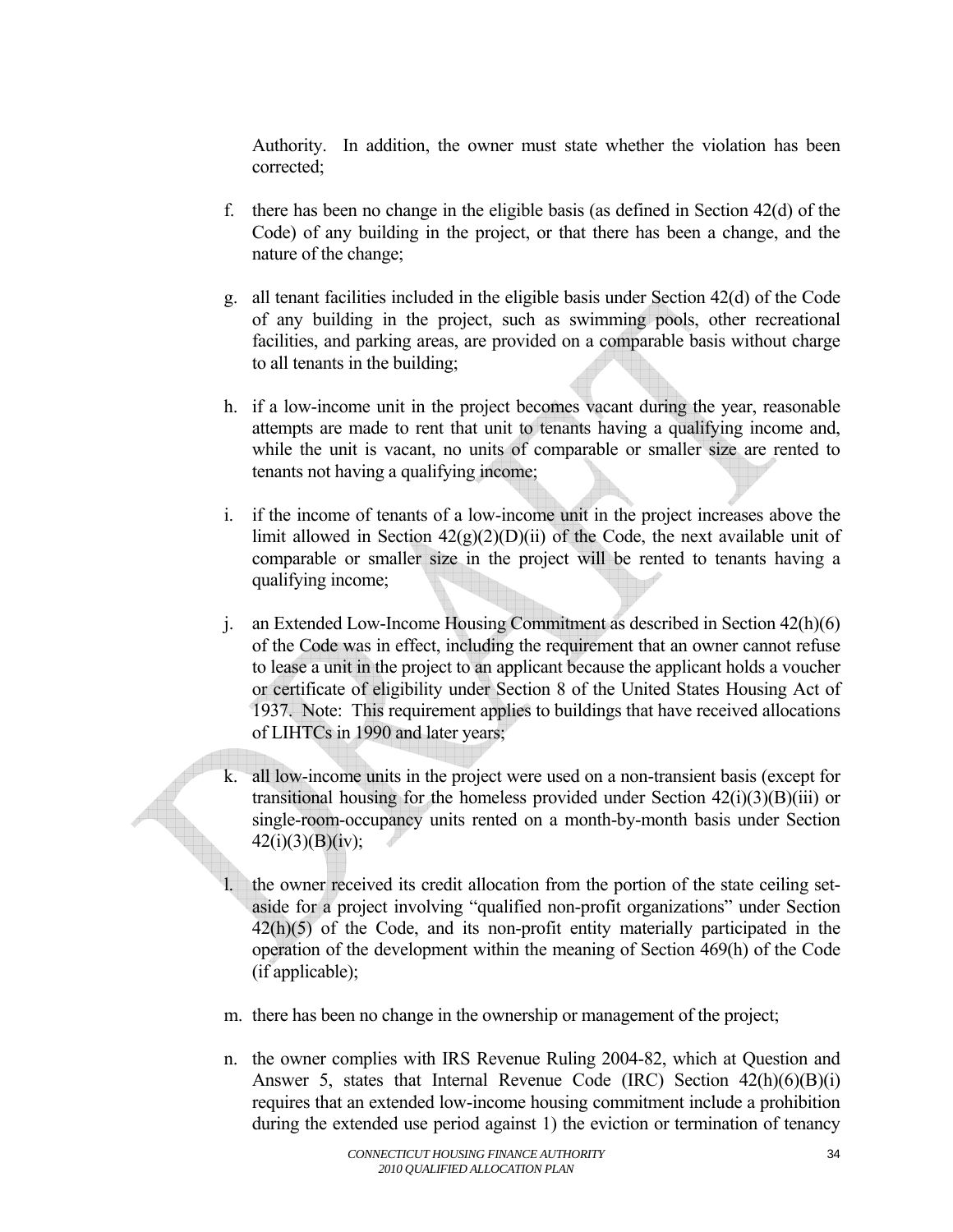(other than for good cause) of an existing tenant of any low-income unit (nocause eviction protection) and 2) any increase in the gross rent with respect to the unit not otherwise permitted under Section 42;

- o. the person responsible for tax credit compliance of the property has completed a continuing education course during the last two years. Such course must be acceptable to the Authority. A copy of the certificate of continuing education must be included with the Owner's Certificate of Annual LIHTC Program Compliance.
- 3. Note: The certifications made in and required by Section IV. A shall be provided on Authority forms.

### B. Review

- 1. The owner of a low-income housing project shall submit the certification forms required by Section IV. A above to the Authority; and
	- a. the owners of all LIHTC projects must submit to the Authority information on tenant income and rent for each unit in the form and manner designated by the Authority;
	- b. the owner of a LIHTC project must submit completed IRS Form 8609 (with Parts I and II completed) to the Authority for every building in the project for the first year of the compliance period. For every year of the compliance period thereafter, the owner must submit to the Authority IRS Forms 8609-A for every building and Form 8586 for the property.
- 2. The Authority will review annually all certifications submitted by the owner and may review such other certifications and supporting documentation and rent records of low-income tenants or perform an inspection thereof as may be necessary or appropriate in the sole discretion of the Authority to determine compliance with the requirements of Section 42 of the Code.
- 3. The Authority will update housing credit income and rent limits and make them available to development sponsors and managers annually.
- 4. With respect to each low-income housing project:
	- a. the Authority's Asset Management may conduct inspections and file reviews any time from the beginning of construction through the Placed in Service date ("PIS") or execution of IRS Form 8609 in order to confirm compliance with the terms of the Carry-Over Allocation Agreement and Section 42 of the Code, 1.42 of the Regulations and Connecticut LIHTC Compliance Manual.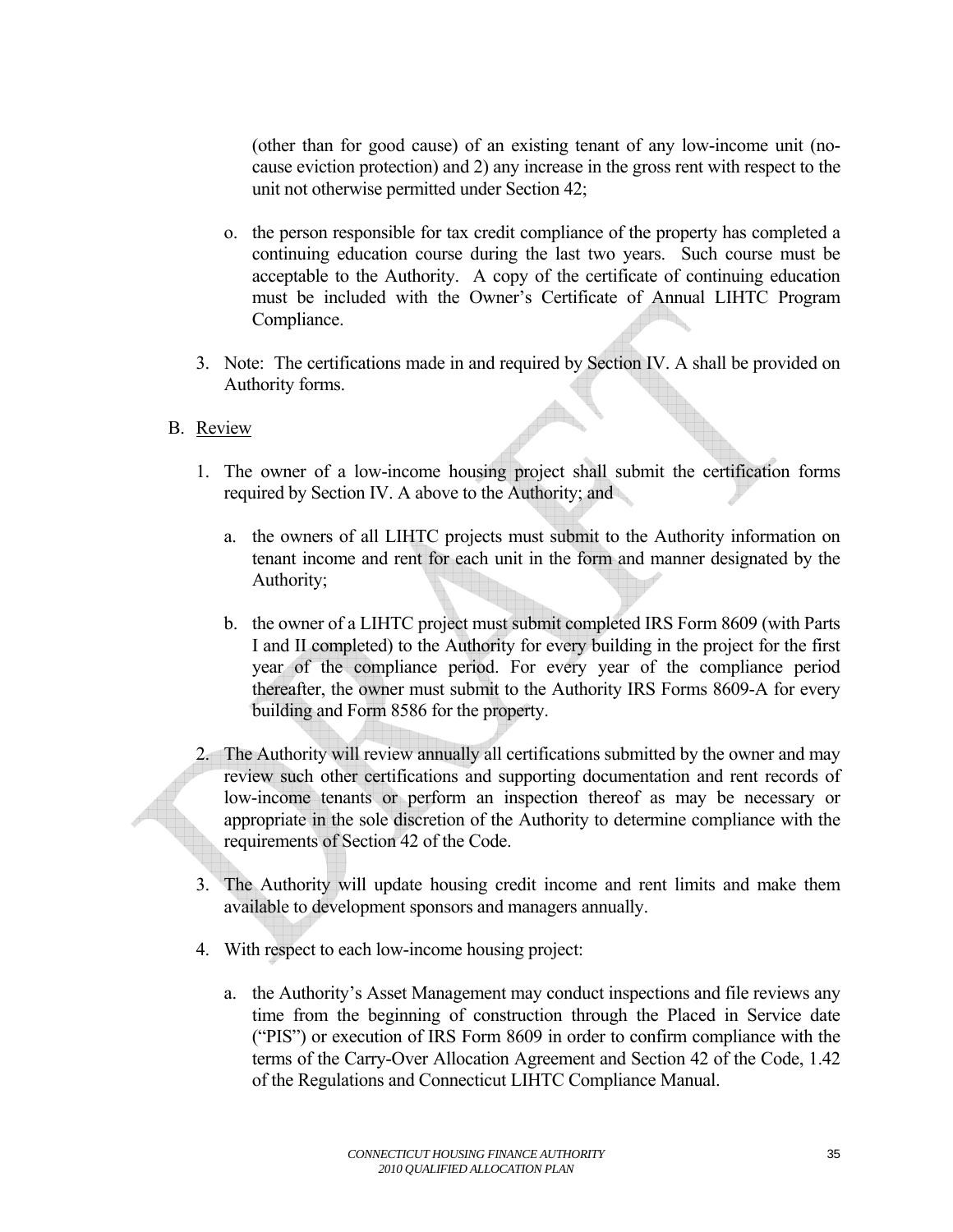- b. the Authority will conduct on-site inspections of all buildings in the project by the end of the second calendar year following the year the last building in the project is placed in service and, for at least 20 percent (or a minimum of three (3)) of the project's low-income units, inspect the units and review the lowincome certifications, the documentation supporting the certifications, and the rent records for the tenants in those units;
- c. at least once every three years, the Authority will conduct on-site inspections of all buildings in the project and, for at least 20 percent (or a minimum of three (3)) of the project's low-income units, inspect the units and review the low-income certifications, the documentation supporting the certifications, and the rent records for the tenants in those units;
- d. the Authority will randomly select which low-income units and tenant records are to be inspected and reviewed by the Authority. The review of tenant records may be undertaken wherever the owner maintains or stores the records (either on-site or off-site). The units and tenant records to be inspected and reviewed will be chosen in a manner that will not give owners of low-income housing projects advance notice that a unit and tenant records for a particular year will or will not be inspected and reviewed. However, the Authority may give an owner reasonable notice that an inspection of the building and low-income units or tenant record review will occur so that the owner may notify all tenants of the inspection or assemble tenant records for review; and
- e. On-site inspections of buildings and low-income units will include a review of any local health, safety, or building code violations reports or notices required to be retained by the owner and will determine:
	- (i) whether the buildings and units are suitable for occupancy, taking into account local health, safety, and building codes (or other habitability standards); or
	- (ii) whether the buildings and units satisfy, as determined by the Authority, the UPCS for public housing established by HUD (24 CFR 5.703) or other standards made applicable by the Treasury Regulations.
- 5. Special Rules:
	- a. The Review provisions required in Section IV.B. 4 above do not apply to the following exempted buildings:
		- (i) buildings financed by the Rural Housing Service (RHS) under its Section 515 program; and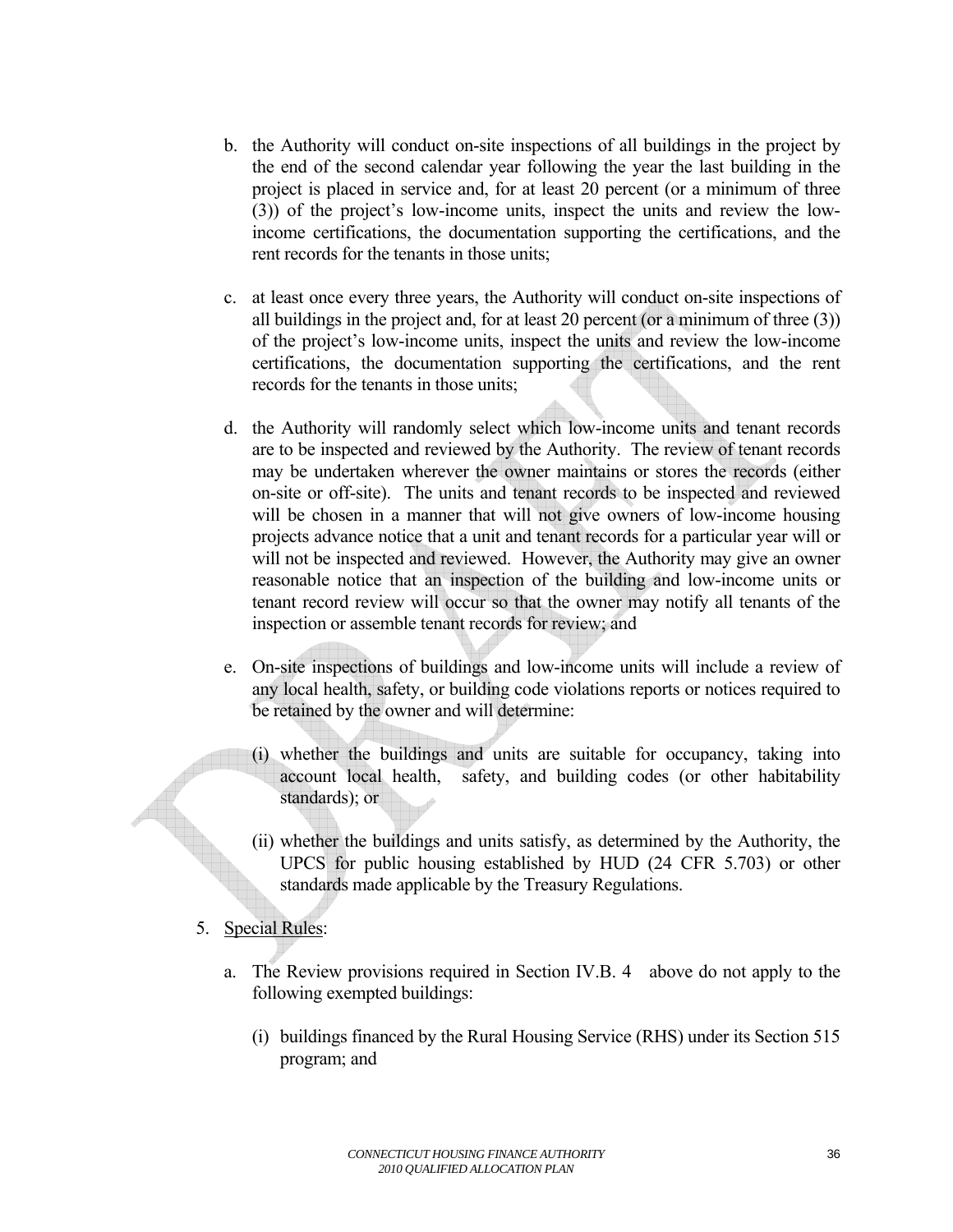- <span id="page-36-0"></span>(ii) buildings of which 50 percent or more of the aggregate basis (taking into account the building and the land) is financed with the proceeds of taxexempt obligations issued under Section 103 of the Code.
- b. In order for these buildings to be exempt, the Authority must have entered into an agreement with RHS or the tax-exempt bond issuer. Under this agreement the RHS or tax-exempt bond issuer must agree to provide information on income, assets and rent of the tenants in the building to the Authority. The Authority will review the information and determine that the income limitation and rent restriction of Section  $42(g)(1)$  and (2) of the Code are met.

 The Authority reserves the right, at its sole discretion, to make inspections and require additional reports of exempted projects that it deems necessary to ensure compliance with the LIHTC Program throughout the compliance period. [Please Note: You must contact the Authority and inquire as to whether the agreement contemplated herein is in effect for you.]

- c. Notwithstanding anything to the contrary, the owner of any exempted buildings must:
	- (i) certify to the Authority that the building complies with the requirements for RHS assistance or tax-exempt bond financing, as applicable;
	- (ii) make the certifications required by subparagraph A above; and
	- (iii) provide the Authority with additional information where, in the sole discretion of the Authority, the information submitted by RHS or the issuer is not sufficient.
- 6. The Authority will report its compliance monitoring activities annually on Form 8610: "Annual Low-Income Housing Credit Agencies Report."

# V. Inspection Provisions

The Authority has the right, to perform an on-site inspection of any low income housing project during any year of the compliance period or extended use period, as defined under Section  $42(h)(6)(D)$  of the Code, for each building in the project.

# VI. Notification of Non-Compliance

A. In General

The Authority shall give both the owner of the low-income housing project and the IRS the notices described in Section VI. B hereof.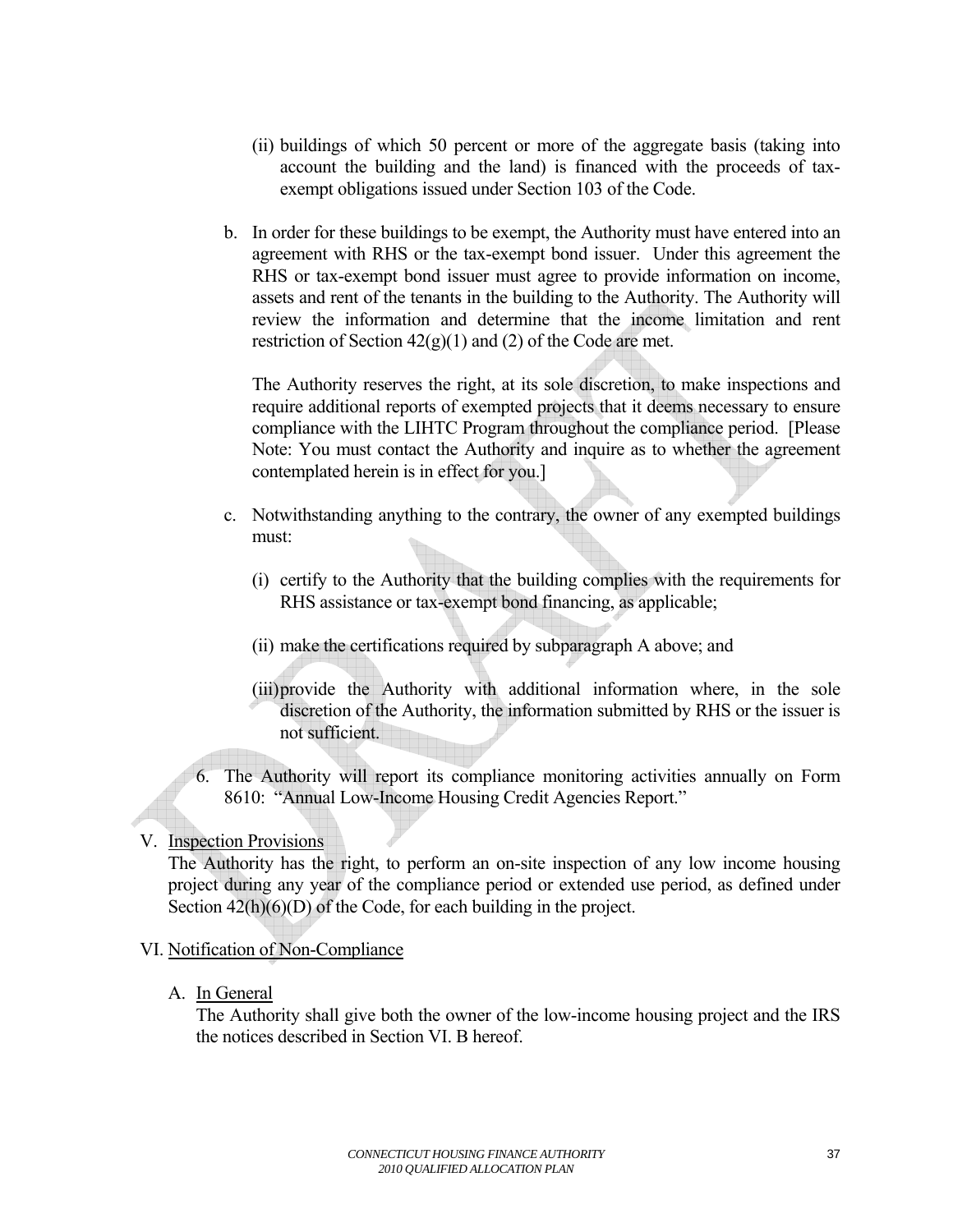# B. Notice Provisions

- 1. Notice to Owner. The Authority shall provide the owner of a low-income housing project with prompt written notice if the Authority fails to receive the certifications described in Section IV.A above or does not receive or is not permitted to inspect the tenant certifications, supporting documentation and rent records or discovers by inspection, review, or in some other manner, that the project is not in compliance with the provisions of Section 42 of the Code.
- 2. Notice to IRS. Whether or not the non-compliance or failure to certify is corrected, the Authority will file with the IRS, Form 8823, "Low-Income Housing Credit Agencies Report of Noncompliance," no later than 45 days after the end of the correction period, including permitted extensions.

# C. Correction Period

- 1. In General. The owners of LIHTC projects shall have 30 days from the date of the notice to supply any missing certifications and bring the project into compliance with the provisions of Section 42 of the Code.
- 2. Extensions
	- a. The correction period may be extended, in the sole discretion of the Authority, for up to an additional 60 days upon the written appeal of the owner (received on or before the expiration of the 30-day period described in Section C.1) requesting such an extension, if the Authority determines, in its sole opinion, that:
		- (i) the owner is making a good faith effort to provide the missing information and/or bring the project into compliance with the provisions of Section 42 of the Code; and
		- (ii) such additional time is necessary for such purposes.
	- b. The Authority may thereafter extend the correction period for up to six (6) months, but only if the Authority determines, in its sole and exclusive discretion, that there is good cause for granting the extension.

# D. Additional Review Policy

- 1. Section 1.42-5(e)(3) of the LIHTC Compliance Regulations states that if noncompliance or failure to certify is corrected within three (3) years after the end of the correction period, the HCA is required to file Form 8823 with the Service reporting the correction of the noncompliance or failure to certify.
- 2. Requests to correct noncompliance after the end of the Correction Period described in Section C, will be processed under the Authority's Additional Review Policy.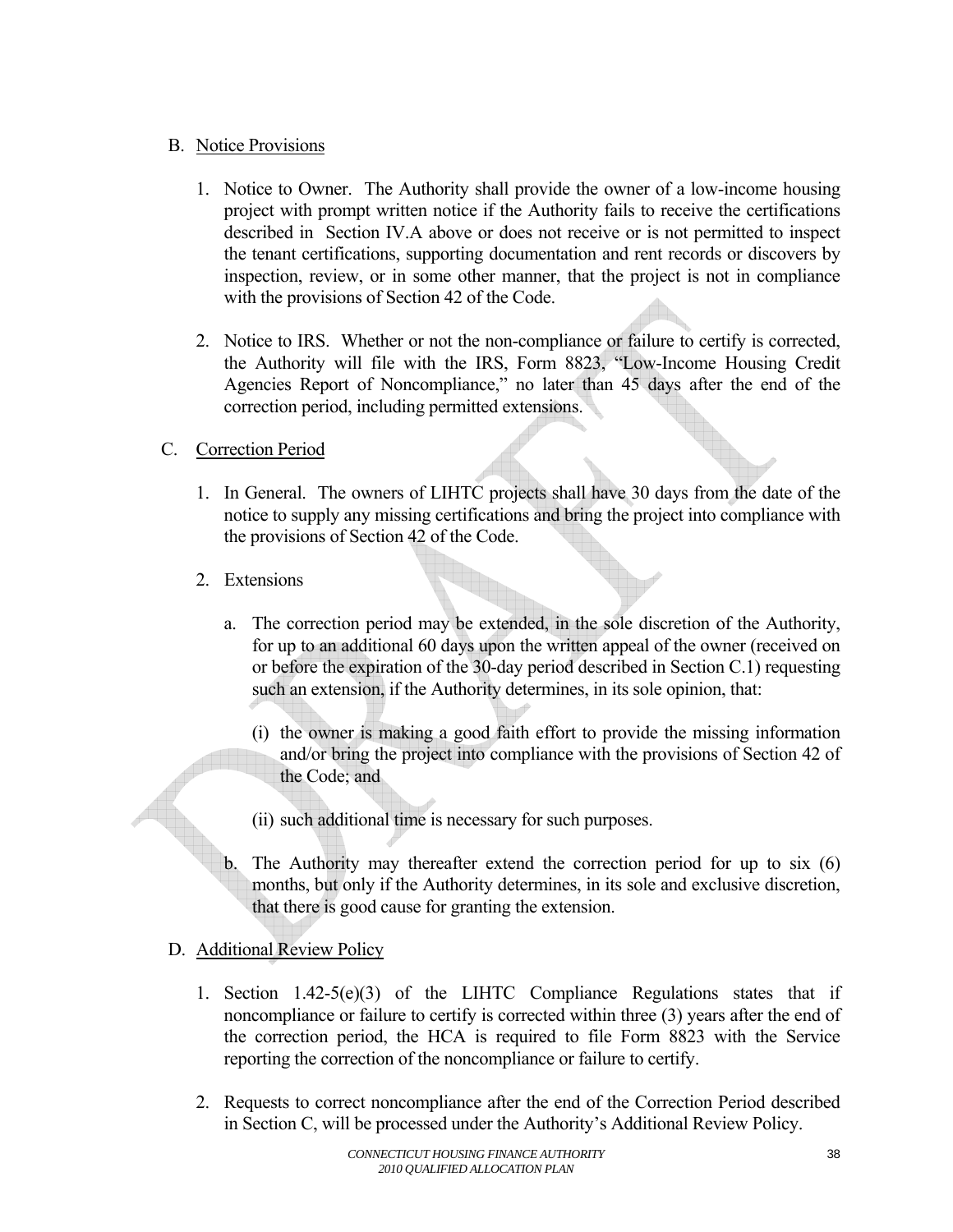- <span id="page-38-0"></span>3. An Additional Review is defined as that process required when an owner submits information to the Authority or it's "Authorized Delegate" past the deadline imposed in Section 1.42-5 (e) (4) of the Compliance Regulations and in the "Authorized Delegate's" 'Forwarding of Noncompliance Letter' and after submission of IRS Form 8823 (Low-Income Housing Credit Agencies Report of Noncompliance) by the Authority to the Internal Revenue Service (The Service).
- 4. The "Authorized Delegate" will charge the owner a fee, as determined by the Authority's Board of Directors, in order to process an Additional Review request. The current fee of \$225.00 is based on a minimum of three (3) hours work. Any time beyond the initial three (3) hours will be billed at \$75.00 per hour. The fee is subject to adjustment annually by the Authority's Board of Directors.
- 5. Upon receipt of information that corrects previously reported continuing noncompliance and, upon payment in full for the review, an amended Form 8823 will be submitted to the Authority for execution and forwarding to the IRS. The owner will receive a copy of Form 8823 submitted to the Service.
- 6. Please refer to the Authority's Compliance Monitoring Manual for detailed Additional Review information.

## VII. Authority Retention of Records

- A. The Authority will retain records of noncompliance or failure to certify for six (6) years after the Authority's filing of the applicable Form 8823.
- B. The Authority will retain certifications and records, in all other cases, for three years from the end of the calendar year the Authority receives the certifications and records.

# VIII. Annual Certification Requirements for 100% LIHTC and Tax Exempt Bond Projects

The Authority has adopted a modified waiver of annual certification for housing credit and tax exempt bond projects that are 100% low-income. The policy is articulated in the Authority's Compliance Manual located at [www.spectrumlihtc.com](http://www.spectrumlihtc.com/).

# IX. Extended Low Income Housing Commitment Compliance Monitoring Policy (Post Year 15)

Section 42 (h)(6)(A) of the Internal Revenue Code requires that a Housing Credit Agency and owner enter into an Extended Low-Income Housing Commitment (ELIHC), that will promote extended or long term use of low-income housing credit properties. An ELIHC has the legal status of a restrictive covenant, is recorded in the land records of the State and runs with the property.